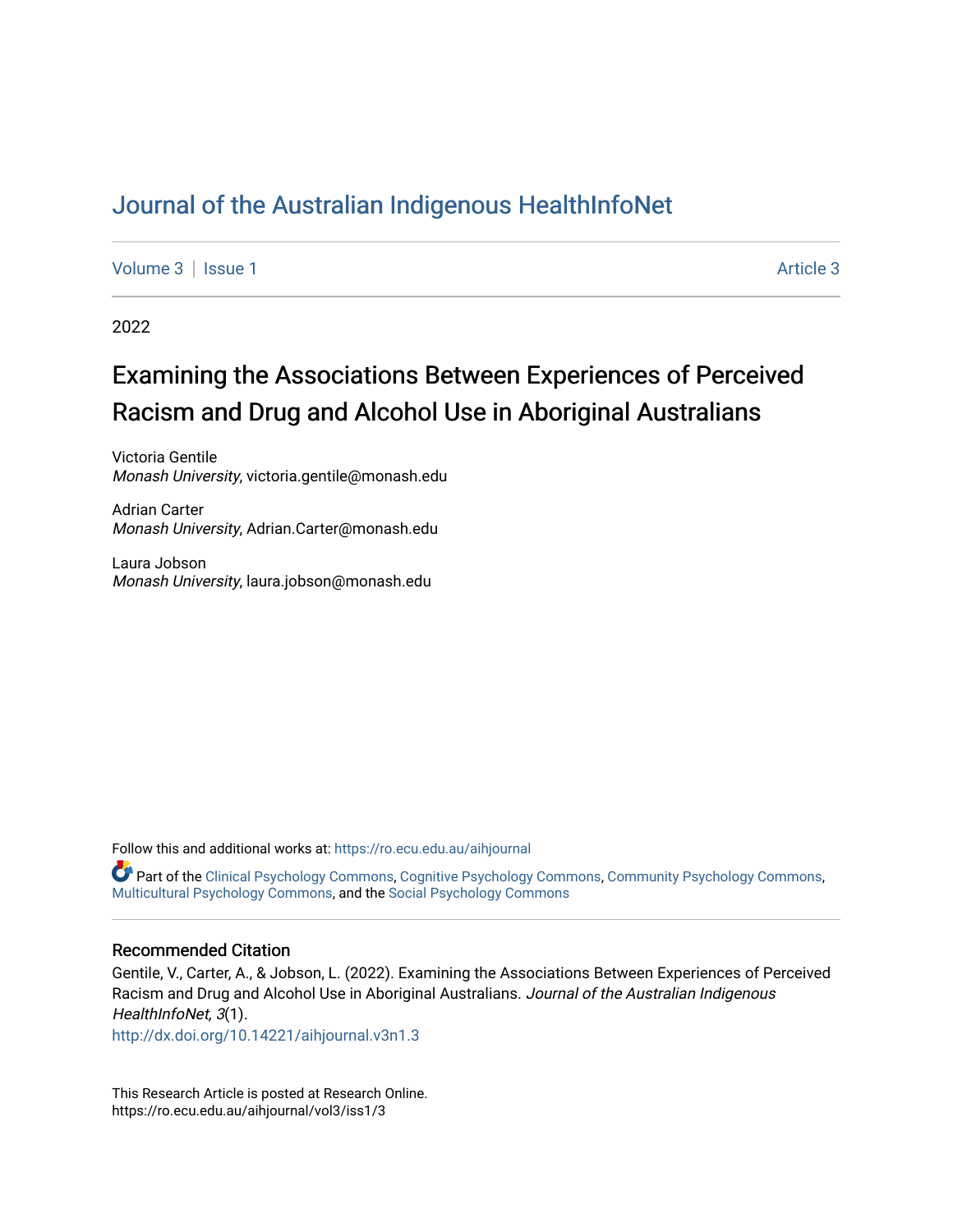## Examining the Associations Between Experiences of Perceived Racism and Drug and Alcohol Use in Aboriginal Australians

## Corresponding Author

Correspondence concerning this article should be addressed to Victoria Gentile. Email: victoria.gentile@monash.edu

## **Abstract**

## **Objective**

This study aimed to explore the relationships between experiences of perceived racism, mental health and drug and alcohol use among Aboriginal Australians.

## Method

Sixty-two Aboriginal Australians, ranging in age from 19-64 years ( $M_{\text{age}}$  = 33.71, *SD* = 12.47) and residing in Victoria completed an online questionnaire containing measures of perceived racism, alcohol use, substance use and mental health.

### **Results**

First, 66% of the sample reported experiencing interpersonal racism, with the highest proportion of reported experiences occurring in health settings, educational/academic settings and by staff of government agencies. Second, perceived racism was significantly associated with poorer mental health and well-being. Finally, while perceived racism was not significantly associated with substance use, there was an indirect pathway from perceived racism to substance use through mental health concerns.

## **Conclusions**

The current research indicates that racism is still frequently experienced by Aboriginal Australians and is directly associated with poorer mental health, and indirectly with substance use through poorer mental health. The findings demonstrate a clear need for further research in this area.

## Acknowledgements

The authors acknowledge the people of the Kulin Nations, on whose land they work, and pay their respects to their Elders, past and present – acknowledging that their sacred bonds to this land remain unbroken, and unceded.

## Keywords

Indigenous, Aboriginal, Australia, drugs, alcohol, substance use, racism, wellbeing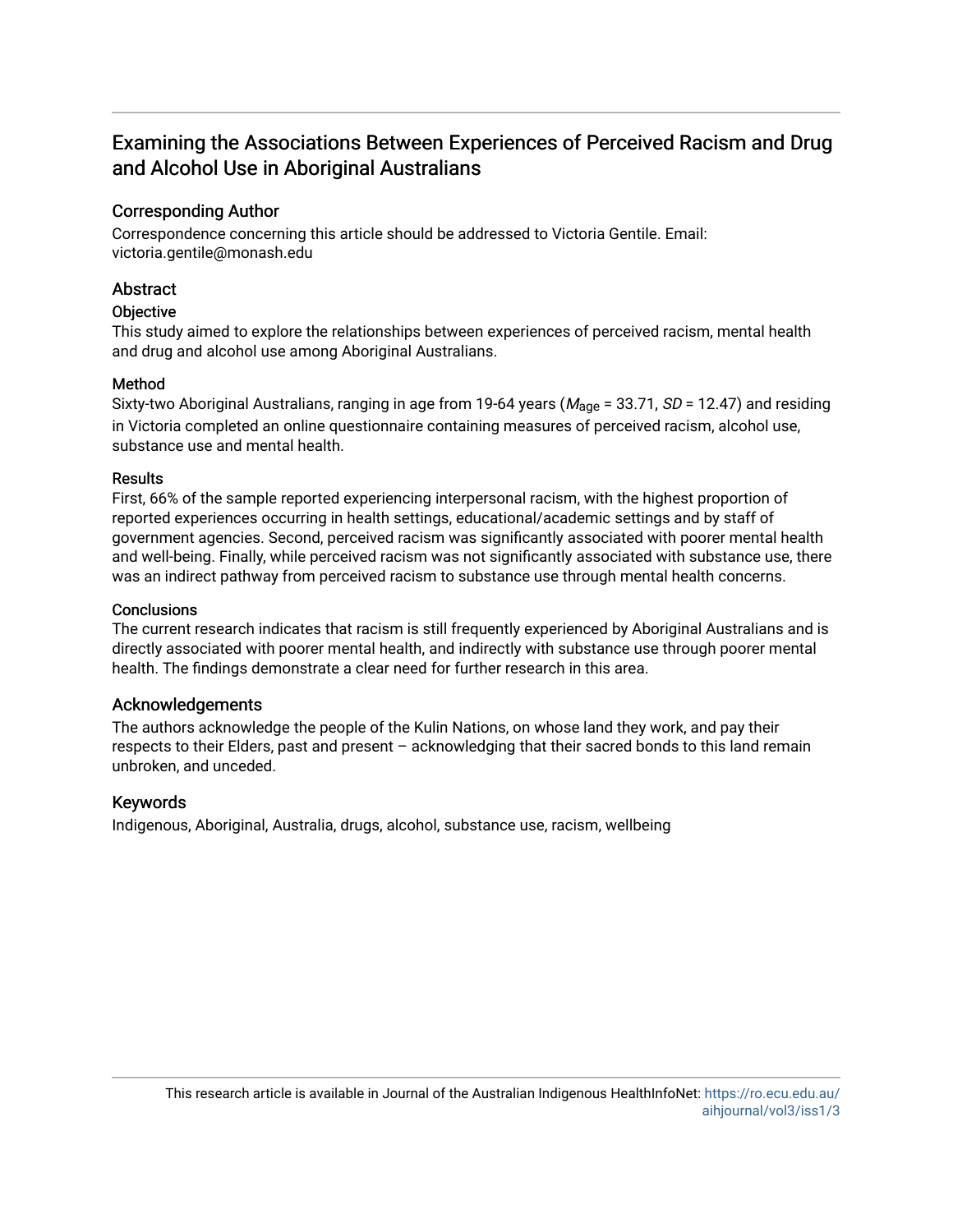Experiences of perceived racism have been proposed to have detrimental effects on the social and emotional well-being of Aboriginal Australians, including influencing drug and alcohol use (Maher, 2008). Recreational drug and alcohol use were virtually non-existent in Australian Aboriginal cultures prior to colonisation (Maher, 2008). However, today, research demonstrates that the use of substances is significantly higher in Australian Aboriginal populations, as compared with non-Aboriginal Australians, and is associated with the poorer mental health outcomes of many Aboriginal peoples (ABS, 2019; AIHW, 2018, 2020a, 2020b, 2021). The introduction of these substances has caused dramatic changes to the way Aboriginal people cope with the challenges and consequences of stressful and adverse experiences, such as those posed by colonization (e.g., Paradies et al., 2015). Therefore, it is essential to further understand factors associated with the use and impact of substances among Aboriginal peoples.

Racism is an important factor to consider as it can impact health, adversely influencing cognitive and emotional processes and associated psychopathology, which can be associated with substance use (Paradies et al., 2015). Racism is also proposed to impact health by increasing engagement in unhealthy behaviours (e.g., alcohol and other drug use) either directly as a coping response, or indirectly via poor mental health, emotional difficulties and reduced self-regulation (Paradies et al., 2015). The current study therefore focused on the associations between perceived experiences of racism, substance use and mental health among Aboriginal peoples living in Victoria.

Mental health and substance use disorders are the main causes of non-fatal burden of disease among Aboriginal people aged 5 – 49 years, representing 19% of the burden of disease (AIHW, 2018). Moreover, the Australian Institute of Health and Welfare (2018) reported that 37% of the burden of disease in the Aboriginal population could be prevented by reducing exposure to modifiable risk factors, such as substance use and poor mental health. Aside from the direct impact of the harms caused by the use of alcohol and other drugs, the indirect harms can also have significant impacts on Aboriginal people, families and communities (Gray, Cartwright, Stearne, Saggers, Wilkes, & Wilson, 2018).

#### **Prevalence of Alcohol and Other Drug Use**

While excessive alcohol consumption is a significant risk factor in both Indigenous and non-Indigenous Australian populations, it represents a considerable concern for the health and wellbeing of Aboriginal people. It is important to note, however, that data from several sources indicate that Aboriginal people are more likely to abstain from consuming alcohol than non-Indigenous Australians and abstinence among Indigenous Australians has increased from 25% in 2010 to 29% in 2019 (AIHW, 2021). However, for some Aboriginal people alcohol consumption poses as a significant problem. In 2018-2019, half of all Indigenous Australians aged 15 years and over consumed alcohol at risky levels (more than four standard drinks on a single occasion) at least once in the last two weeks, which is 1.2 times the rate for non-Indigenous Australians (ABS, 2019). Of these individuals, the Australian Bureau of Statistics (ABS, 2019) reported that 18% of Aboriginal people consumed alcohol at least once per week. In 2018-2019, 18% of Indigenous Australians aged over 15 years exceeded the National Health and Medical Research Council alcohol risk guidelines (i.e., drinking no more than the recommended two standard drinks per day). Of these individuals, 37% consumed 2-3 standard drinks daily (versus 39% for non-Indigenous Australia), 15% consumed 3-4 standard drinks daily (versus 23% for non-Indigenous Australians) and 48% consumed more than 4 standard drinks daily (versus 38% for non-Indigenous Australians; ABS, 2019). These statistics suggest that when Indigenous Australians do consume alcohol, they are more likely to do so at risky levels.

In 2011, illicit substance use accounted for the 2.3% of the total burden of disease and injuries, 1.3% of deaths and 1.4% of the non-fatal burden of disease in Australia, with use more prevalent in males than in females (3.2% in males versus 1.2% in females) (AIHW, 2018). In 2018-2019, 29% of Indigenous Australians aged over 15 years reported having used substances within the past 12 months, compared with only 16% of non-Indigenous Australians (AIHW, 2020a). In 2018-2019, marijuana, hashish or cannabis resin were the most used illicit substances among Indigenous Australians, with 25% of Indigenous Australians aged over 15 years reporting use in the last 12 months (AIHW, 2020a). This was followed by amphetamines (e.g., speed, ice) (3%), opioid analgesics (3%) and tranquilisers (e.g., benzodiazepines) (2%) (AIHW, 2020a). Additionally, 21% of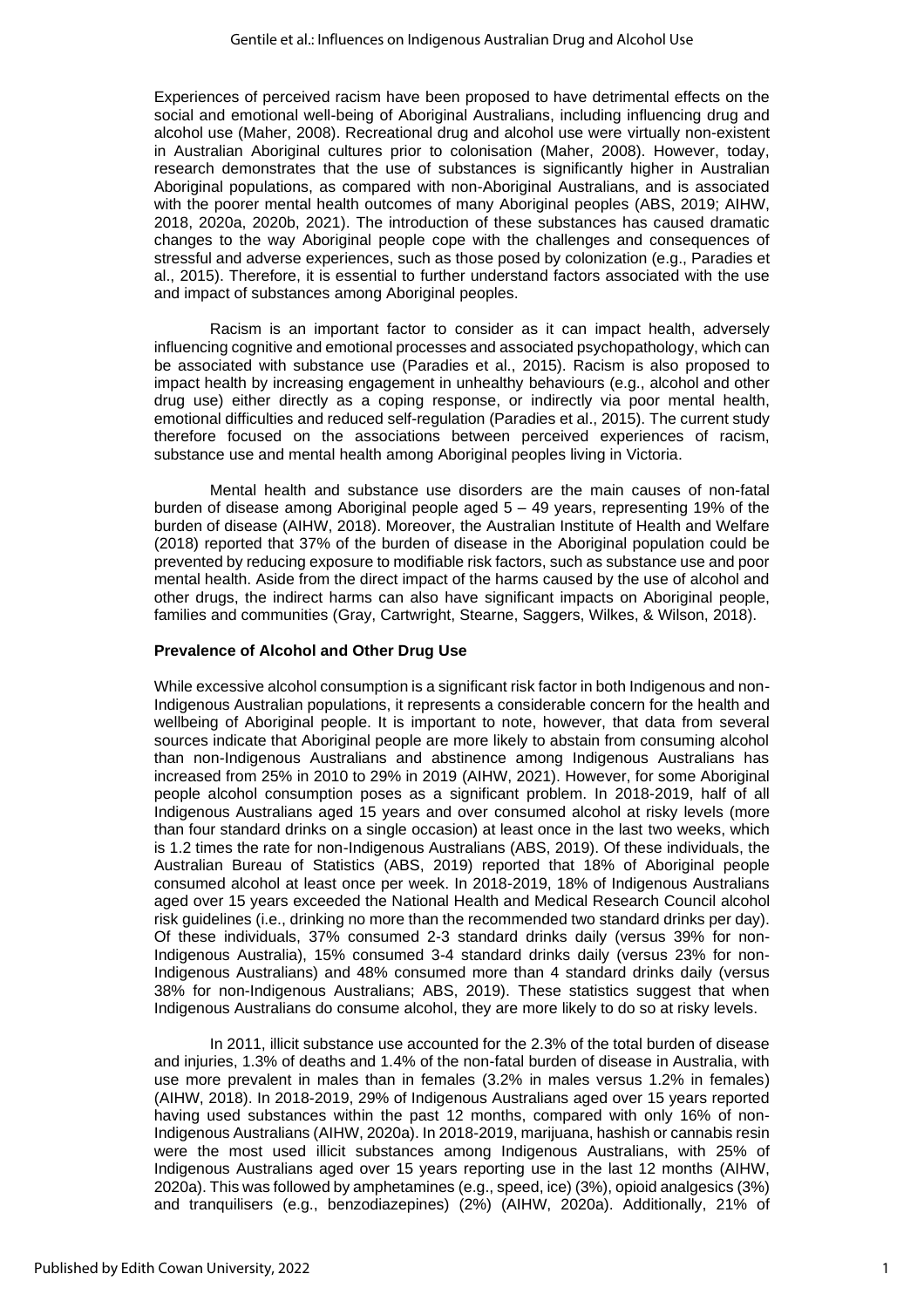Indigenous Australians reported having used only one substance in the last two months and 8% reported the use of multiple substance (AIHW, 2020a).

#### **Consequences of Substance Use**

The harms associated with excessive alcohol consumption are numerous, and include liver disease, behavioural disorders, assault and transport accidents, as well as social harms, including interpersonal and family violence, child abuse and neglect, homicide, family breakdown and financial and legal issues (Gray, et al., 2018) The Aboriginal and Torres Strait Islander Health Performance Framework (AIHW, 2020a) reported that in 2018 the rate of alcohol-related deaths among Indigenous Australians was 18 deaths per 100,000 population, compared to 4.5 per 100,000 in non-Indigenous Australians (AIHW, 2021). Further, excessive alcohol consumption during pregnancy can significantly affect the health of newborn babies, usually through Foetal Alcohol Syndrome, which is significantly more prevalent in Aboriginal infants (Gray et al., 2018). Gray and colleagues also reported significant correlations between acts of self-harm and suicide attempts, and the frequency of drinking. For example, from 2011-2015, 30% of Indigenous female and 40% of Indigenous male suicides were attributed to alcohol use.

The harms associated with illicit substances vary depending on the specific substance being used and the route of administration. Illicit substance use contributes to liver problems, blood-borne viruses, heart disease, mental health difficulties, accidents, injuries, family and social disruption, workplace issues, violence, and crime (ABS, 2019). The Aboriginal and Torres Strait Islander Health Performance Framework (AIHW, 2020a) reported that in 2018 the rate per capita of unintentional drug-related deaths among the Australian Indigenous population was estimated to be 17.3 per 100,000, compared to the 6.0 per 100,000 estimation for non-Indigenous Australians (AIHW, 2021). According to the National Survey of Mental Health and Wellbeing (NSMHW), of the people who misused drugs nearly every day in the prior 12 months, almost two-thirds (63%) also had a 12-month mental health disorder (ABS, 2007). Similarly, almost half (49%) of the people who misused drugs nearly every day had a 12-month substance use disorder, 38% had a 12-month anxiety disorder, and 31% had a 12-month affective disorder (ABS, 2007).

The high co-morbidity between substance use and mental health disorders is wellestablished. The Australian Institute of Health and Welfare (AIHW, 2020b) demonstrated that the number of self-reported mental health conditions among people aged 18 years and over was higher in those who reported substance use in the last 12 months (26%), as compared to those who had not used substances during this time (15.2%). This indicates that drug and alcohol abuse is significantly associated with poorer wellbeing for all Australians. However, as demonstrated by the Steering Committee for the Review of Government Service Provision (SCRGSP; 2003), the considerable disadvantage experienced by Aboriginal people as a result of the consequences of colonization, causes Aboriginal people to be significantly more vulnerable to alcohol- and drug-use disorders, as well as other mental health disorders and general psychological distress. Furthermore, the existence of a mental health disorder may exacerbate drug use (AIHW, 2020b).

Additionally, emerging research indicates that mental health concerns and emotional difficulties can mediate the relationship between life and social stressors, such as victimization and bullying, and substance use (e.g., McCabe et al., 2021; Richard et al., 2020). Experiences, and even expectations, of racism are often experienced as life stressors that can significantly influence mental health (e.g., Sawyer et al., 2012; Williams, 2018). Thus, here in the current study, we also investigated whether there is an indirect pathway between perceived racism (as a life stressor) and substance use through mental health concerns.

#### **Perceived Racism**

When the British first arrived in 1788, it is estimated that between 350,000 and 950,000 Aboriginal people were living in Australia, with 260 distinct language groups and 500 dialects (Purdie, Dudgeon, & Walker, 2010). By the end of the 20th century, the estimated Aboriginal population had declined dramatically to just 75,000 people (Purdie, Dudgeon, & Walker, 2010). This not only had significant effects on the lives Aboriginal people of the time but has had longer-lasting effects that still affect Aboriginal people today. Like many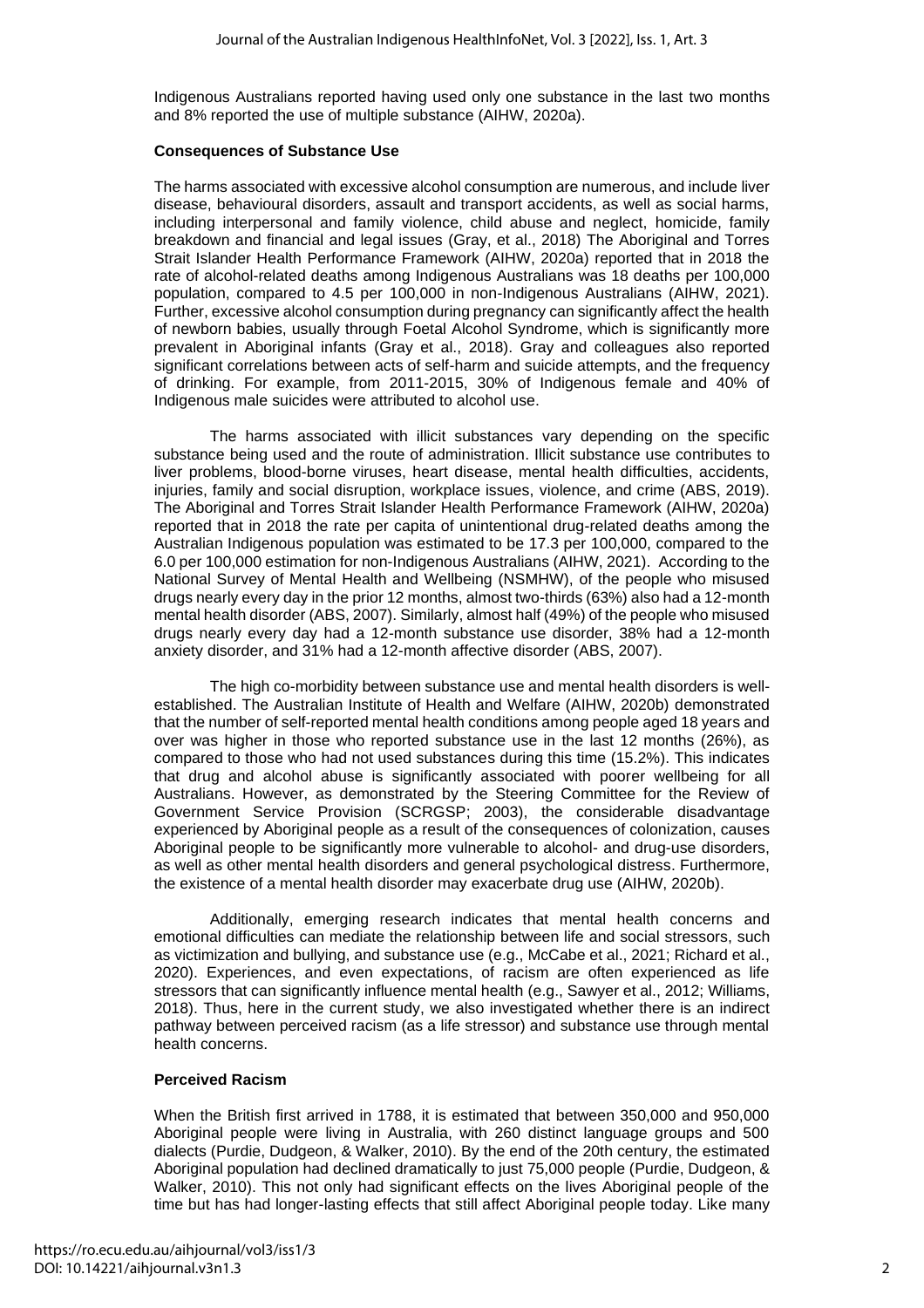settler-colonial countries, where the clashing of opposing cultures is unavoidable, Australia has a long history of perceived racism from non-Indigenous toward Indigenous Australians (Purdie, Dudgeon, & Walker, 2010).

Racism can be defined as "organized systems within societies that cause avoidable and unfair inequalities in power, resources, capacities and opportunities across racial or ethnic groups. Racism can manifest through beliefs, stereotypes, prejudices or discrimination" (Paradies et al., 2015, p. 1). It involves overt rejection of other groups and their members, underpinned by a belief in the superiority of one's own group over others and can occur at an individual, institutional, or cultural level, can include subjective and objective experiences, and can cause long-lasting consequences (Clark 2004; Pedersen, Dudgeon, Watt & Griffiths, 2006). Perceived racism involves perceptions of discriminatory behaviours and prejudiced attitudes and can include both subtle forms of racism (e.g., symbolic beliefs) and overt expressions of behaviours (e.g., being called racist names) (Clark, 2004). Perceived racism differs from institutional, systemic racism, which may not be perceived (Clark, 2004). Misconceptions of Aboriginal people persist to this day (Pedersen et al., 2006). These include being dependent on welfare, consistent recipients of government handouts and being more likely to drink alcohol. Paradies and Cunningham (2009), using the Measure of Indigenous Racism Experiences, demonstrated the high prevalence of perceived self-reported racism among urban Indigenous Australians in Darwin, with interpersonal racism being reported by 70 per cent of participants. Perceived racism was most commonly experienced from service providers and in employment and public settings. A third of respondents had high levels of internalized racism, while twothirds acknowledged the existence of systemic racism. A decade later, Markwick et al. (2019) still found high levels of perceived racism experienced by Aboriginal people. They investigated the population-based prevalence of experiences of perceived racism of Indigenous adults in Victoria. They found that Indigenous Victorian adults were four times more likely than their non-Indigenous counterparts to have experienced racism in the preceding 12 months. Furthermore, when the non-Indigenous comparison group consisted predominately of adults of Anglo-Celtic origin, Indigenous adults were seven times more likely to have experienced racism. The researchers found that racism directed against Indigenous Australians is still significant and cannot be ascribed to any specific attributes such as socioeconomic status or lifestyle risk factors. Despite improvement in education, employment, and health in the last 14 years among Aboriginal Australians, Aboriginal Australians are still experiencing racism and disadvantage at alarming rates (Ferdinand, Paradies, and Kelaher, 2017). Ferdinand and colleagues (2017) suggest that Aboriginal Australians are typically experiencing racism on multiple occasions in a 12-month period, in a number of settings, with no differences in experience based on age, gender, educational achievement or rurality.

Perceived racism has been found to be associated with Aboriginal health and wellbeing. For instance, Priest and colleagues (2011) found that, in a sample of 345 Aboriginal Australians aged 16–20 years, perceived racism was significantly associated with anxiety, depression, suicide risk, and poor overall mental health. Kelaher, Ferdinand, and Paradies (2014) investigated perceived experiences of racism and mental health among Aboriginal Australians (*n*= 755) living in two metropolitan and two rural Victorian local government areas between 1 December 2010 and 31 October 2011. They found that 221 participants reported that they had experienced racism in health settings in the past 12 months. Additionally, those who had experienced racism were more likely to be experiencing high or very high levels of psychological distress when compared to those who did not experience racism. Moreover, experiencing interpersonal racism in health settings was found to be associated with increased psychological distress over and above what would be expected in other settings. Ferdinand et al. (2020) recently reported that individuals experiencing high levels of racist incidents were 342% more likely to experience high or very high psychological distress. Paradies (2020) reported that perceived racism results in negative health impacts by causing an increase in maladaptive behaviours, reduced adaptive behaviours, and increased psychological distress. While the impacts of perceived racism on health and wellbeing have been well studied in countries such as New Zealand, the United States, and the United Kingdom (Larson, Gillies, Howard & Coffin, 2007), there is considerably less research examining the continued experience of racism on contemporary Aboriginal Australians (Paradies et al., 2008; Markwick et al., 2019). Moreover, despite perceived racism being proposed to be associated with substance use among Aboriginal peoples (Paradies, Harris, & Anderson, 2008) and contributing to the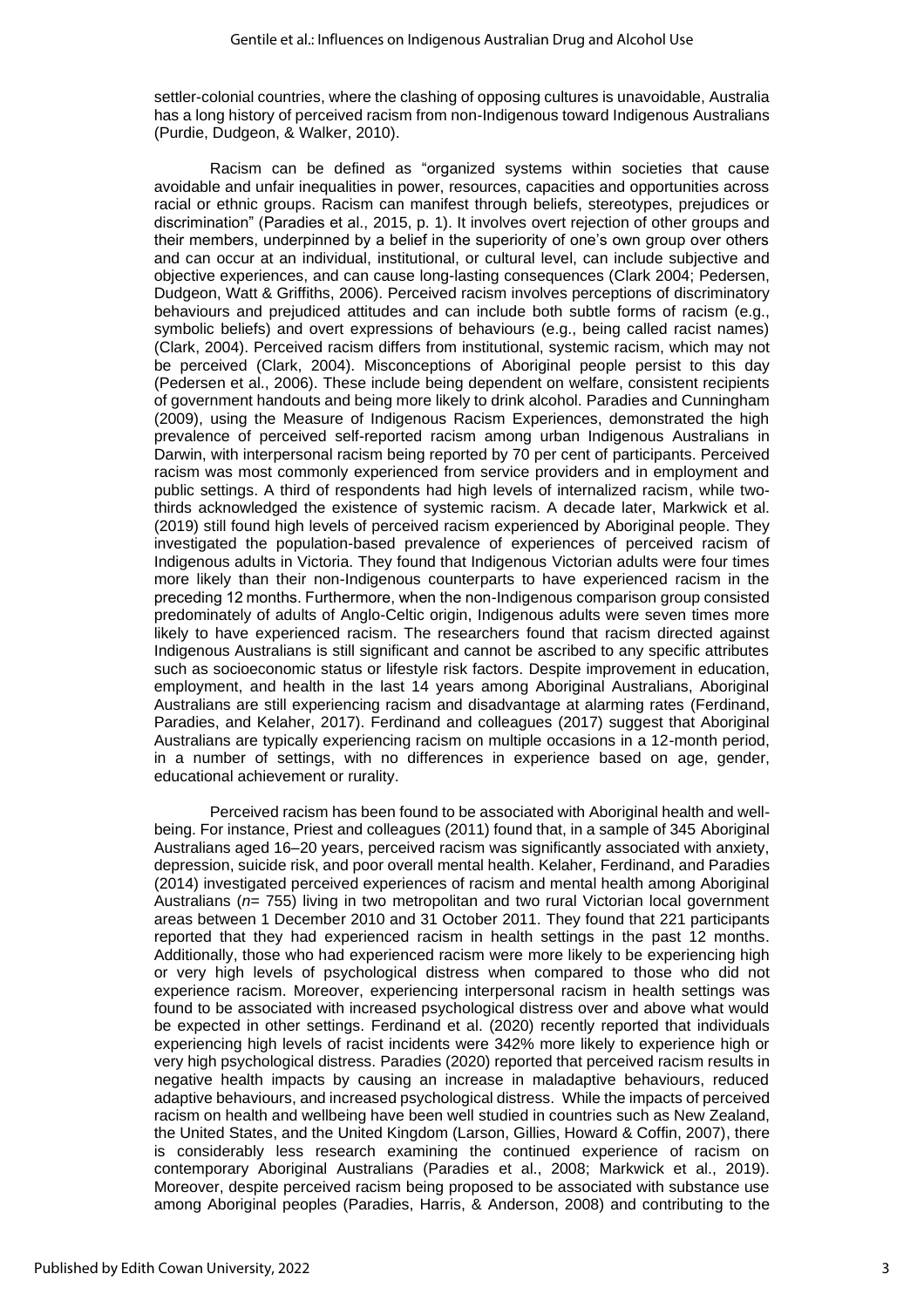gap in health between non-Aboriginal and Aboriginal peoples (Markwick, Ansari, Clinch & McNeil, 2019), there is still limited research examining these associations.

While Aboriginal people continue to experience racism in contemporary Australian society, there is still little research examining the nature of such experiences and the consequences of racism on the lives of Aboriginal people (Paradies et al., 2008; Markwick et al., 2019). Perceived racism has been proposed as a key determinant of the health of Aboriginal people and may explain the unremitting gap in socioeconomic and physical and mental health outcomes between Aboriginal and non-Aboriginal Australians (Markwick et al., 2019). Pedersen and colleagues (2006) highlight that the causes and effects of alcohol and other drug use in Aboriginal individuals and communities needs to be better understood. Despite these claims, little research has investigated the relationships between perceived racism, substance use and mental health among Aboriginal Australians.

## **Current Study**

The current study, therefore, aimed to explore the relationships between experiences of perceived racism and drug and alcohol use in Aboriginal people. First, we hypothesized that greater levels of perceived racism would be positively associated with greater use of alcohol and other drugs. Second, we hypothesized that greater levels of perceived racism would be positively associated with poorer mental health. Third, based on recent findings indicating an indirect pathway from life and social stress to substance use via mental health (McCabe et al., 2021; Richard et al., 2020), we hypothesized that mental health concerns would mediate the relationship between perceived racism and substance use.

#### **Method**

## **Design and Research Team**

This study employed a cross-sectional, correlational design and was conducted between March-August 2020. An Indigenous Elder guided the research process throughout. The research obtained ethical approval from the Monash University Human Ethics Research Committee (19305). The guidelines for ethical conduct in Aboriginal and Torres Strait Islander Health research guided the research process (NHMRC, 2003). This included ensuring the research adhered to the values of spirit and integrity, reciprocity, respect, responsibility, equality, and survival and protection (NHMRC, 2003). Aboriginal-led research emphasises situating and acknowledging the researchers and holding the researchers accountable (e.g., Absolon, 2011; Kovach, 2009). The first author is a Yorta Yorta woman and an emerging Aboriginal scholar, led the research and was guided by the university Elder-in-Residence and several other community Elders. The second and third authors are established researchers with experience in cross-cultural health, ethics, and psychology.

## **Knowledge Holders**

Sixty-two knowledge holders 1 (female *n*=54; male *n*= 8) participated in the study. The mean age of knowledge holders was 33.71 years (*SD* = 12.47; age range = 19 – 64 years). Knowledge holders were recruited through advertisements placed on social media and by snowballing. In order to be included in the study, knowledge holders were required to be: a) aged 18-65 years, b) living in the state of Victoria, Australia, c) a descendant of an Aboriginal or Torres Strait Islander inhabitant of Australia, and d) identify as an Aboriginal an Aboriginal or Torres Strait Islander person. The majority of the sample were single (*n*= 30, 48.4%), with 23 participants being in a de facto relationship or married (37.1%), 8 participants were separated or divorced (12.9%) and one participant did not disclose their relationship status (1.6%). Regarding education, 22 participants reported having a bachelor's degree or above (35.5%), 17 participants reported having a diploma or higher education certificate (27.4%), 14 participants reported having completed secondary school (22.6%) and 9 participants reported completing some secondary school (14.55%).

<sup>1</sup> The term "knowledge holder" was used, rather than "participant", to highlight the value in knowledge holders' experiences (Murrup-Stewart et al., 2020).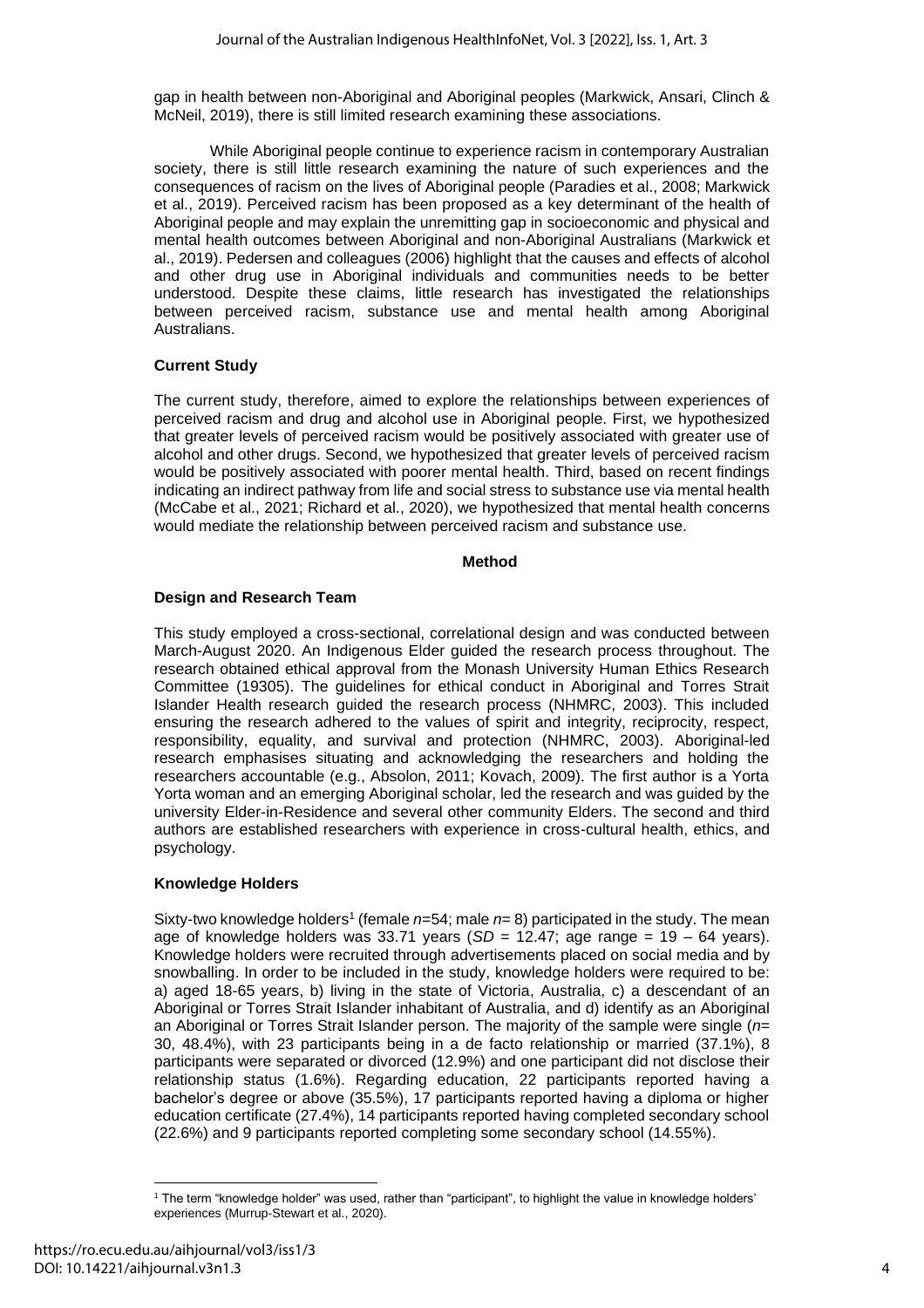#### **Measures**

#### *Measure of Indigenous Racism Experiences (MIRE; Paradies & Cunningham, 2008)*

The MIRE is a 31-item (presented as six multi-item questions) self-report questionnaire that assesses perceived racism experienced by Indigenous Australians (Atkins, 2014). Specifically, it assesses individual perceived experiences of exposure to: interpersonal racism (i.e., the experience of being treated unfairly due to being Indigenous; 9 items), internalized racism (i.e., the incorporation of racist attitudes, affect and beliefs into one's own worldview; 4 items), systematic racism (the production, control and access to material, information and symbolic resources within a society that serve to increase power differentials between racial groups; 3 items) and maladaptive cognitive responses to racism (i.e., reactions and responses to experiences; 11 items) (Paradies, 2006; Paradies & Cunningham, 2008; Paradies, 2009). Knowledge holders responded to items on either Likert scales or subjective (e.g., 'sometimes', 'often') frequency scales. The psychometric properties of the MIRE have been found to be adequate (Paradies & Cunningham, 2008). The total scores are summed for each subscale (some items are reverse coded), with higher scores representing greater experiences of perceived racism. In the current study, to address the hypotheses we focused on overall perceived racism as indexed by the MIRE. We found that internal consistency of the MIRE total scale was good (Cronbach  $alpha = .80$ ).

#### *AUDIT (Alcohol Use Disorders Identification Test; Babor, et al., 2001; Saunders & Wutzke, 1998)*

The AUDIT is a simple and effective method of screening for unhealthy alcohol use, defined as risky or hazardous consumption or any alcohol use disorder. AUDIT questions are designed to understand the fundamental relationship between people and alcohol, including its liability to cause dependence (addiction) and a range of harmful consequences. The AUDIT includes 10 items, with each item having a selection of possible responses. Items 1 to 8 are scored on scales ranging from 0-4. Items 9 and 10 are scored 0, 2 or 4. Scores on the AUDIT are summed together to give a total score, with higher scores representing more hazardous or harmful drinking patterns. It is suggested that scores 0-7 represent 'low risk', scores 8-15 represent 'risky or hazardous' level, 16-19 represent 'high-risk or harmful' level and 20 or more represent 'high risk dependence likely' (Babor et al., 2001; Saunders & Wutzke, 1998). In the current study internal consistency was good (Cronbach alpha = .89).

### *Two-Item Drug Abuse Screening Test (DAST-2; Skinner, 1981; Tiet, et al., 2017)*

Knowledge holders completed a two-item screening questionnaire that enquired about use of drugs other than alcohol in the last 12 months. Knowledge holders were required to indicate how many days in the last 12 months they had "used drugs more than [they] meant to" and how many days they had "felt bad or guilty about [their] use", with options including '0', '1-10', '11-20', '21-30' or '30<sup>+</sup> ' (Tiet, et al., 2017). The DAST-2 has been found to have adequate psychometric properties and is highly sensitive and specific for drug use disorders (Tiet et al., 2017). Following the approach of Tiet et al. (2017), we used the DAST-2 to identify knowledge holders with (and without) subclinical drug use problems. In the current study internal consistency was excellent (Cronbach alpha = .92).

#### *Indigenous Risk Impact Screen (IRIS; Schlesinger, Ober, McCarthy, Watson & Seinen, 2007)*

The IRIS comprises two sets of questions, with items 1–7 forming the 'Alcohol and Other Drug risk' (AOD) component and items 8– 13 forming the 'mental health and emotional well-being risk' component. The items assessing mental health and emotional well-being focus on symptoms of anxiety and depression. Knowledge holders selected from a list of responses the option that best described their current situation. For the AOD questions, items are summed, and higher scores are indicative of greater drug and alcohol problems, with a score of 10 or more indicating problematic use (Schlesinger et al., 2007). On the mental health and wellbeing items, scores are summed, and higher scores are indicative of poorer mental health and wellbeing. Scores of 11 or above suggest a need for further assessment or intervention to maintain emotional wellbeing and mental health. The IRIS is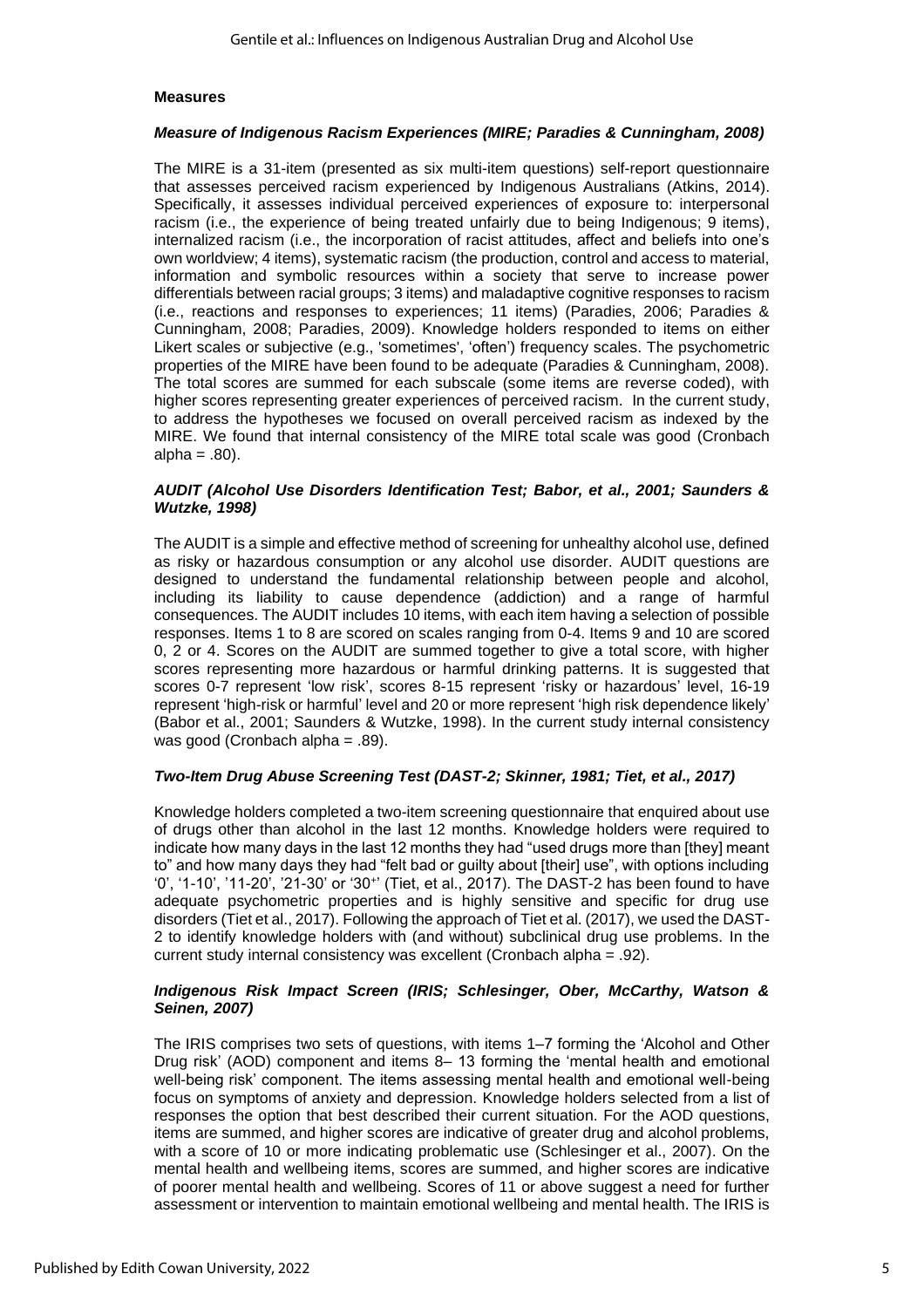a well validated, culturally appropriate, and widely used tool for assessing substance use and mental health in Aboriginal community samples. The IRIS is the first culturally appropriate screening instrument to be validated for the risk of drug and alcohol and mental disorder among Indigenous adults (Schlesinger et al., 2007). In the current study internal consistency was good for the total scale (Cronbach alpha = .86), AOD scale (Cronbach alpha = .86) and wellbeing and mental health scale (Cronbach alpha = .81).

#### **Procedure**

Following informed consent, knowledge holders completed the questionnaires online using Qualtrics. Knowledge holders were asked to provide demographic information (i.e., age, gender, relationship status, country of birth, highest level of education completed and current employment status). Knowledge holders were given the option 'Prefer not to say' for items that were not related to our inclusion criteria (i.e., questions related to gender, relationship status, education, and employment). Following this, knowledge holders completed the MIRE and then a disclaimer was issued, instructing individuals that the next series of questions related to alcohol and other drug use, and that they did not need to answer every question if they were uncomfortable doing so. Knowledge holders then completed the IRIS, AUDIT and DAST-2. Knowledge holders were reimbursed (\$20 gift card) for their time. All information provided was anonymous.

#### **Data Analysis Plan**

Analyses were conducted using IBM SPSS Statistics 28. Item data ( $\leq 3.4\%$ ) was missing completely at random. Regression replacement was used to impute missing data (Hair et al., 2010). Comparison of standardized scores ( $Z > \pm 3.29$ ) identified that there was one outlier for the AUDIT total score  $(Z = 3.39)$  measure and these data points were Winsorized (Tabachnick & Fidell, 2013). This was changed to one unit larger than the next most extreme score, reducing their deviation and influence (Tabachnick & Fidell, 2013). Preliminary analyses were conducted to ensure no violation of assumptions. Shapiro-Wilk's test of normality was significant for the AUDIT Total Scale Score, IRIS Substance Use Total Score and IRIS Total Scale Score, indicating non-normal distributions. To avoid reducing the interpretability of findings, we did not transform variables to correct non-normality (Field, 2013) and instead, utilized bootstrapping and nonparametric tests.

Demographic data was analysed as basic descriptive statistics to allow for a better understanding of the research sample and frequency of perceived racism experienced by the sample. We followed the approach of Paradies and Cunningham (2007) to calculate the proportion of knowledge holders who had experienced no racism across the nine settings (i.e., selected 'never'), 'low' levels of racism across the nine settings (i.e., average response of 'hardly ever') and 'high' levels of racism across the nine settings (i.e., average response of 'sometimes', 'often, and 'very often'). Following Paradies and Cunningham, 'experiences of racism by other Indigenous people' was not included in these calculations. To test Hypotheses 1 and 2, Spearman rho correlation analyses were used to assess the relationships between experiences of perceived racism (MIRE), substance use (IRIS), alcohol use (AUDIT) and mental health (IRIS). We used a point-biserial correlation analysis to examine the association between perceived racism (MIRE) subclinical drug use problems (i.e., dichotomous variable as indexed on the DAST-2). According to Cohen's (1988) conventions, correlation coefficients of .10 were considered small, .30 considered moderate and .50 considered large. A mediation analysis was used to examine whether there was an indirect relationship between perceived racism and substance use through poorer mental health and wellbeing (Hypothesis 3). As depicted in Figure 1, the 'a' pathway was the association between perceived racism and mental health and wellbeing, the 'b' pathway was the association between mental health and wellbeing and substance use, and the 'c' pathway was the association between perceived racism and substance use. The indirect pathway was between perceived racism and substance use through poorer mental health and wellbeing. This was conducted using the PROCESS v3.4 macro (Model 4) (Hayes, 2017). To minimise the number of analyses, we selected to use the IRIS as an index of substance use, as this measure has specifically been designed for Indigenous Australians and assesses both alcohol and other drug use. We used 5,000 bootstrap resamples of the data with replacement. Statistical significance  $(\alpha = .05)$  was indicated by the 95% confidence intervals not crossing zero. As researchers must be careful when making inferences from cross-sectional data, we also considered the alternative model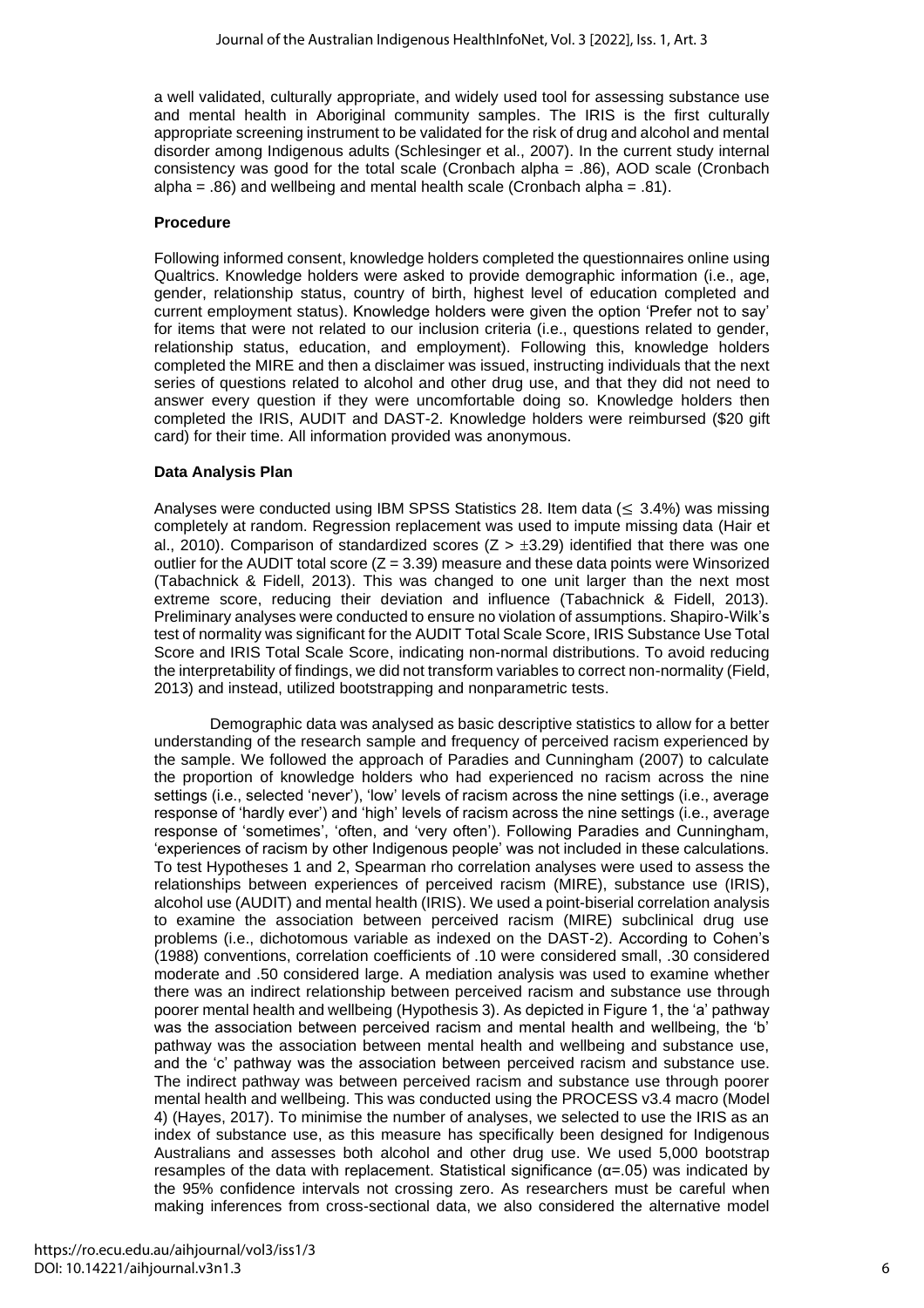(MacCallum & Austin, 2000) with perceived racism as the predictor, substance use as the mediator and mental health as the outcome variable.

#### **Results**

#### **Knowledge Holder Characteristics**

Knowledge holder descriptive data is presented in Table 1. In terms of alcohol use, the majority of knowledge holders (*n* = 37; 66.1%) were in the 'non-risky range' on the AUDIT. Eleven knowledge holders (19.64%) scored in the 'risky or hazardous' level, two knowledge holders (3.57%) were using alcohol at 'high-risk or harmful levels' and 6 knowledge holders (10.71%) were in the 'high risk with likely dependence' range.

In terms of use of drugs other than alcohol, knowledge holders indicated that in the last 12 months the majority of the sample had not used drugs more than they had meant to (*n* = 44, 75.9%). Some knowledge holders indicated that in the last 12 months they had used drugs more than they had meant to on '1-10'  $(n = 8, 13.8\%)$ , '11-20'  $(n = 0)$ , '21-30' (*n* = 0) or '30+' (*n* = 5, 8.6%) occasions. Knowledge holders also indicated how many days they had "felt bad or guilty about [their] use", with options including '0' (*n* =46, 79.3%), '1- 10' (*n* = 6, 10.3%), '11-20' (*n* =2, 3.4%), '21-30' (*n* = 0) or '30<sup>+</sup> ' (*n* = 3, 5.2%) occasions.

Sixteen knowledge holders (27.6%) scored above the cut-off on the DAST-2 for meeting the criteria for experiencing negative consequences of drug use or a Drug Use Disorder. Twenty-two knowledge holders (39.29%) scored above the cut-off on the IRIS for problematic use with alcohol and other drugs and 41 (73.21%) knowledge holders scored above the cut-off for emotional wellbeing and mental health concerns.

#### **Prevalence of Self-Reported Experiences of Racism**

Table 2 presents the prevalence of self-reported racism across nine interpersonal settings. While around one third (34.29%) of the sample reported experiencing no interpersonal racism, the majority of the sample reported experiencing some racism; 46.93% of the sample reported experiencing low interpersonal racism and 13.91% of the sample reported experiencing high interpersonal racism.

High levels of racism were most common in health settings (56.9%), followed by educational/academic settings (53.4%) and by staff of government agencies (53.4%). Knowledge holders also reported experiencing racism in the following settings: work (44.8%), general public (39.6%), police/legal (36.2%), sporting/recreational/leisure (31.1%), neighbourhood (31.0%) and by people on the street and when receiving other services (e.g., restaurants, shops, taxis) (29.3%). Knowledge holders also reported experiencing racism by other Indigenous people (39.6%).

#### **Correlation Analyses (Hypotheses 1 and 2)**

As presented in Table 3, and contrary to Hypothesis 1, perceived racism was not significantly associated with substance use (as indexed on the IRIS). There was also no evidence to indicate perceived racism was associated with alcohol use (AUDIT) or illicit drug use (DAST-2). Perceived racism was significantly positively associated with poorer mental health and well-being, with a small to moderate association observed, supporting Hypothesis 2.

When we examined the individual subscales of the MIRE, as exploratory analyses, a similar pattern of results emerged. There was no evidence to support Hypothesis 1; the MIRE subscales were not significantly associated with substance use (all *r's* < .17 – see Supplemental Table 1). In terms of Hypothesis 2, poorer mental health was only significantly positively associated with the maladaptive cognitive responses to racism subscale,  $r(55)$ = .49, 95%CI[.26-.69],  $p < .001$ . The associations with internalized racism, interpersonal racism, and systemic racism were non-significant (see Supplemental Table 1).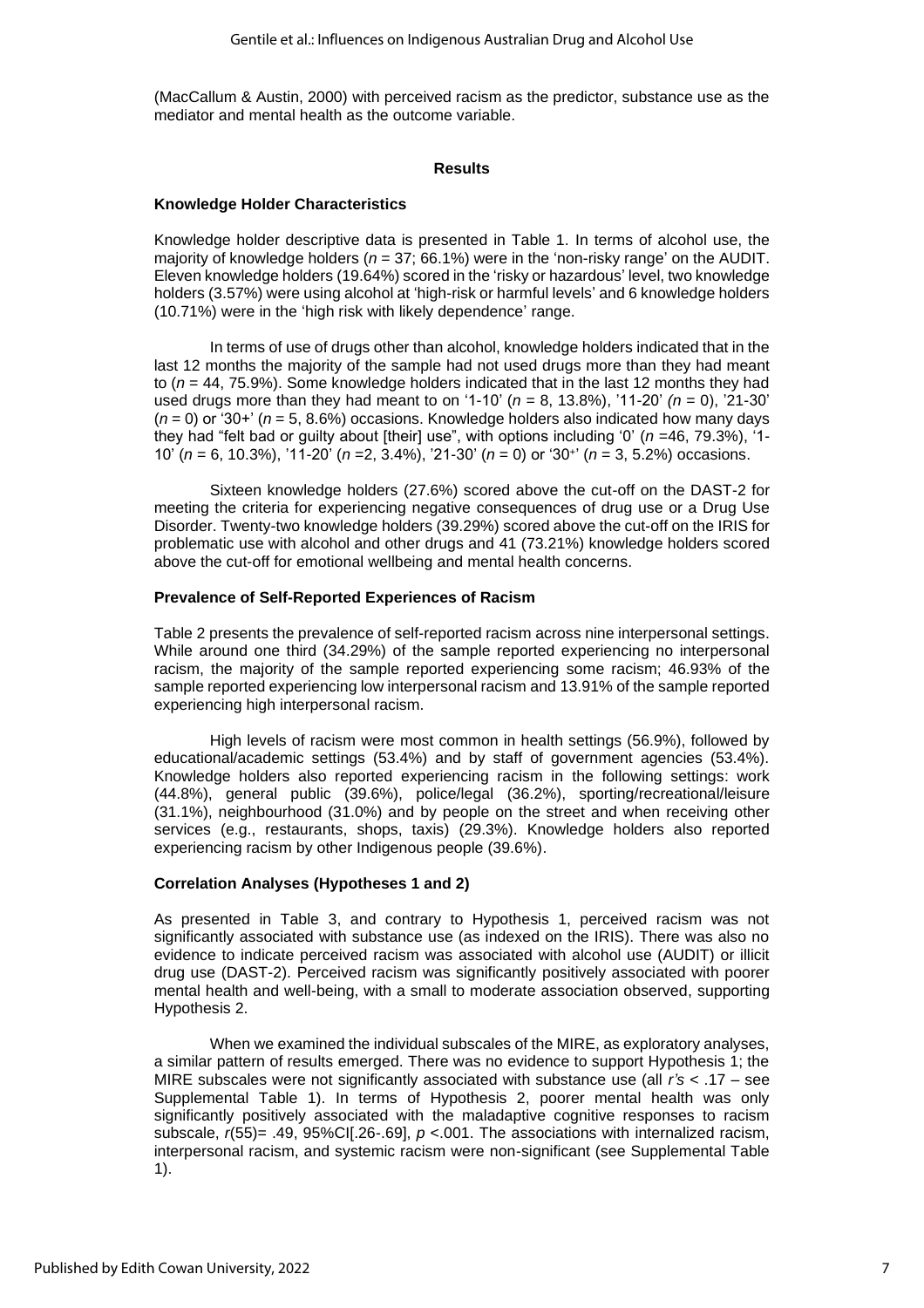## **Mediation Analyses (Hypothesis 3)**

The indirect pathway from perceived racism (MIRE) to substance use (IRIS AOD subscale), through mental health (IRIS Mental Health and Wellbeing subscale) was statistically significant, effect =  $.04$ , SE=  $.02$ , 95% CI  $[0.02 - 0.10]$  (Hypothesis 3). The 'a' pathway (perceived racism to mental health) was significant,  $B=$  .07,  $SE=$  .03,  $t = 2.04$ ,  $p = .046$ , 95% CI [0.001 - 0.14]. The 'b' pathway (mental health to substance use) was significant, *B*= .55, SE= .20, *t* = 2.77, *p* = .008, 95% CI [.15 - .96]. The 'c' pathway (perceived racism to substance use) was not significant, *B*= -.01, SE= .05, *t* = .20, *p* = .841, 95% CI [-.12 - .10]. When we tested the alternative model, the indirect pathway from perceived racism (MIRE) to mental health (IRIS Mental Health and Wellbeing subscale) through substance use (IRIS AOD subscale), the indirect effect was not statistically significant, effect = .007, SE= .01, 95% CI [-0.02 - 0.03]<sup>2</sup> .

#### **Discussion**

The aim of the current study was to explore the relationships between experiences of perceived racism, mental health and drug and alcohol use in Aboriginal peoples. Contrary to our first hypothesis, perceived racism was not significantly associated with substance use (as indexed on the IRIS). There was also no evidence to indicate perceived racism was associated with alcohol use (AUDIT) or illicit drug use (DAST-2). This is contrast to research proposing that perceived racism is associated with substance use among Aboriginal peoples (Paradies et al., 2008). In accordance with Hypothesis 2, perceived racism was significantly positively associated with poorer mental health and well-being. This aligns with previous research indicating perceived racism is associated with poorer health and well-being among Aboriginal Australians (e.g., Ferdinand et al., 2020; Kelaher et al., 2014; Paradies, 2020; Priest et al., 2011). We also found that there was a significant association between greater negative/maladaptive cognitive responses to racism and poorer mental health and well-being. However, no relationship was found between the other aspects of perceived racism and mental health and well-being. In support of Hypothesis 3, there was an indirect pathway from perceived racism to substance use through mental health and well-being. This is consistent with recent findings indicating an indirect pathway from life and social stress to substance use via mental health (McCabe et al., 2021; Richards et al., 2020). Furthermore, when we tested the alternative model (i.e., the indirect pathway from perceived racism to substance use, through mental health), the indirect effect was not significant.

### **Prevalence of Drug and Alcohol Use and Perceived Racism**

In the current study, the majority of the knowledge holders reported not having problems with substance use: the majority were in the 'non-risky range' in terms of alcohol consumption (66.1%), had not used drugs more than they had meant to in the past 12 months (75.9%), and did not feel bad or guilty about their drug use (79.3%). Nevertheless, a significant proportion of the sample reported problematic substance use. More than one third of the sample reported drinking alcohol at levels above the recommended guidelines and 27.6 per cent reported experiencing negative consequences of drug use and met the screening cut-off for a Drug Use Disorder. Almost one-third of the sample indicated that in the last 12 months they had used drugs other than alcohol more than they had meant to and had felt guilty about their use, and 39.3% of the sample reported problematic use with alcohol and other drugs. Additionally, almost three quarters of knowledge holders (73.2%) reported concerns regarding their emotional wellbeing and mental health.

Regarding perceived racism, almost half of the knowledge holders indicated experiencing at least low levels of interpersonal racism and nearly 15 per cent of the sample reported experiencing high levels of interpersonal racism. Similar to the study conducted by Ferdinand et al. (2013), high levels of perceived racism were reported in every identified setting. Frequencies ranged from just over half of all knowledge holders reporting racism in health settings to one-third reporting racism by service staff (e.g., at restaurants, bars,

<sup>&</sup>lt;sup>2</sup> The 'a' pathway (perceived racism to substance use) was not significant, B= .03, SE= .05, t = .53, p = .599, 95% CI [-.08 - 0.14]. The 'b' pathway (substance use to mental health) was significant, B= .23, SE= .08, t = 2.77, p = .008, 95% CI [.06 - .39]. The 'c' pathway (perceived racism to mental health) was approaching significance, B=  $.06$ , SE=  $.03$ , t = 1.96, p =  $.055$ , 95% CI [ $-.001 - .13$ ].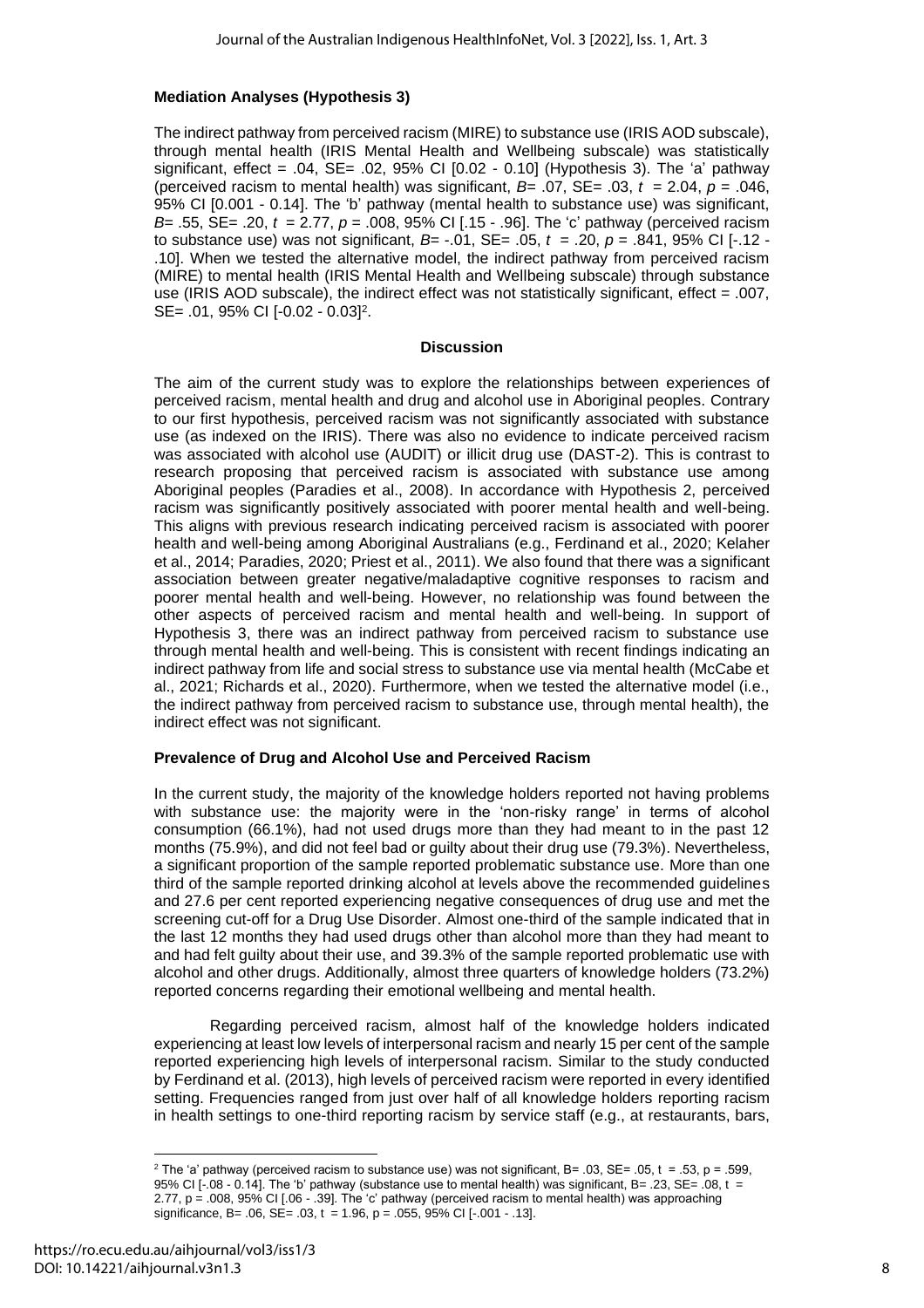shops, banks, motels). This is consistent with the notion that the different contexts and interactions between individuals in different settings impacts on the level of perceived racism experienced (Ferdinand, Paradies, & Kelaher, 2017). Within the current sample, the highest proportion of reported experiences of perceived racism occurred in health settings, educational/academic settings and by staff of government agencies. This aligns with Kelaher et al. (2014) who similarly observed high levels of perceived racism in health settings among Aboriginal participants residing in Victoria. Our findings indicate that perceived racism is experienced commonly in organisations and at the institutional level, which appears to be at higher levels than that experienced at the individual level (e.g., neighbourhood, engaging in services, etc). This suggests that contrary to the findings of Ferdinand et al. (2013) interventions targeting racism at an organisational and institutional level may not necessarily currently be providing an effective or adequate approach to reduce the experiences of perceived racism in such settings.

#### **Associations with Mental Health, Wellbeing and Substance Use**

Consistent with previous research, the experience of perceived racism was found to be associated with poorer mental health and well-being in Aboriginal Australians (Ferdinard, et al., 2020; Kelaher et al., 2014; Paradies, 2020; Paradies & Cunningham, 2008; Priest et al., 2011). However, when we further examined various aspects of perceived racism, poorer mental health and wellbeing was specifically associated with maladaptive, passive cognitive responses to racism. Paradies and Cunningham (2008) suggest that maladaptive cognitive responses to racism include inner- and outer-directed problem- and emotionfocused behavioural responses, disempowerment, and somatic reactions. This suggests that it may be individual cognitive responses to racism rather than the mere level of racism (i.e., internalized, interpersonal or systemic) that is associated with mental health and wellbeing.

Interestingly, contrary to our hypothesis, perceived racism was not directly associated with substance use. We found no evidence to indicate that racism is directly associated with increased engagement in alcohol and other drug use as a coping response (Paradies et al., 2015). However, we did find evidence of perceived racism being indirectly associated with substance use, through mental health problems. This supports the notion that racism may impact health via adversely influencing cognitive and emotional processes and associated psychopathology, which in turn can be associated with substance use (Paradies et al., 2015). It also supports the proposal that racism is indirectly associated with alcohol and other drug use via emotional difficulties (e.g., Paradies et al., 2015). Additionally, the findings contribute to emerging research indicating that mental health concerns and emotional difficulties can mediate the relationship between life and social stressors, such as victimization, bullying, and racism, and substance use (e.g., McCabe et al., 2021; Richard et al., 2020). These research findings must be interpreted with caution, however, given the study is cross-sectional and sample size is relatively small. However, the findings provide support for a need for further research investigating these associations and pathways.

#### **Clinical Implications**

The results of this study suggest that Aboriginal Australians are experiencing perceived racism across a variety of settings, including health settings, educational/academic settings and by staff of government agencies. The experience of such perceived racism in these settings is likely to reduce Aboriginal engagement in these services and instead, cause avoidance of such settings (Ferdinand et al., 2020). This is especially concerning when reflecting on the disproportionately high numbers of Aboriginal Australians who report experiencing severe psychological distress, substance use, unemployment, and poor physical health (ABS, 2019), including in the current study where we found almost three quarters of the sample were experiencing concerning levels of mental health concerns. This trend suggests that although Aboriginal Australians are experiencing some of the most significant disadvantage in Australia, they may be less likely to seek assistance due to the perception of racism in the organisational and institutional bodies that are capable of aiding. As such, preventing racism at all levels should be a priority.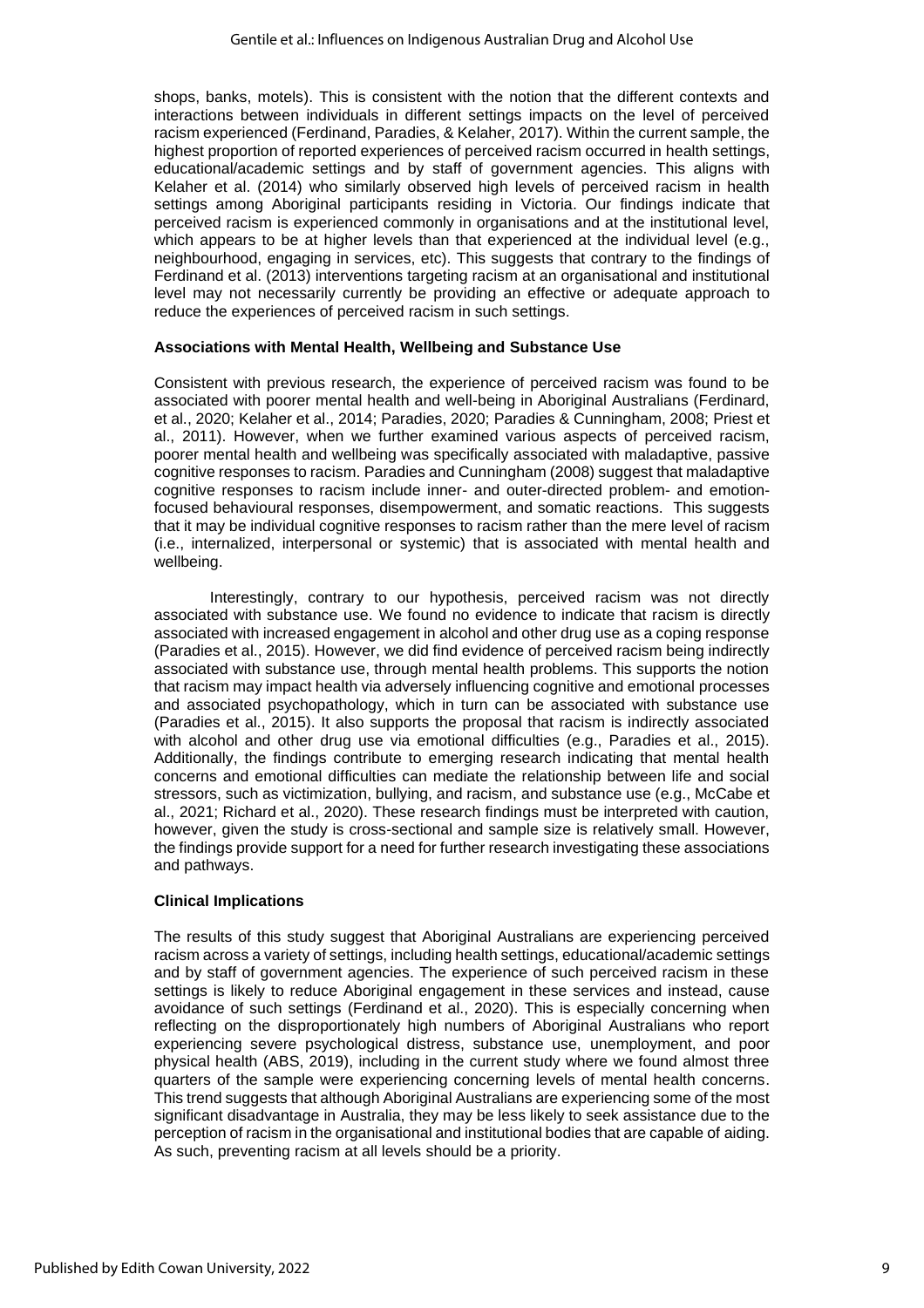#### **Limitations and Future Directions**

There are several limitations worth noting. First, there was a disproportionate number of female knowledge holders included in this study, which limits generalisability of the findings to male Aboriginal Australians. This overrepresentation of female knowledge holders is consistent with trends found in previous research indicating lower response rates by Indigenous Australian males (Wright, et al., 2020). Second, the relatively small sample size may have influenced our findings, particularly in terms of having sufficient power to detect small associations and mediation effects. The small sample size also meant we were unable to further explore associations between levels of perceived racism and outcomes (e.g. examining whether the likelihood of experiencing mental health or substance use increases with increasing levels of exposure to racism). Researchers suggest that Indigenous Australians are less likely to respond to surveys due to concerns about data collection and control, feeling over-researched and a history of feeling exploited by researchers (Laycock, Walker, Harrison, & Brands, 2011; Marwick & Mirraboopa, 2003). However, future research should aim to investigate these associations with larger samples. Qualitative methodologies may assist in getting clear understandings of these issues. Third, the majority of our sample had achieved high levels of educational achievement (i.e., having a diploma/ higher education certificate or above). This may have influenced our findings as the Australian Institute of Health and Welfare (AIHW, 2020b) report that people with lower levels of education attainment (i.e., completed year 11 or below) are more likely to engage in risky alcohol consumption and to have used illicit substances in the last 12 months. As such, it is possible that the non-significant results reported in this study were the result of the sample not capturing individuals in this lower education range. Consequently, the data cannot be considered representative of Indigenous Australians as a whole and is not intended to be generalised to the entire population. Fourth, the on-line nature of the study may have influenced the type of knowledge holders that participated in the study, due to the need for IT access to complete the study and potentially a lack of trust of the on-line study as opposed to meeting with a researcher. An on-line study also potentially made responding to these sensitive issues easier as responses were anonymous and there were no researchers present. Finally, causality cannot be inferred from the results of a cross-sectional study, due to the inability to prove temporality of association necessary for determining causality (Jacob & Ganguli, 2016). However, this study can be used as a useful indication of the needs of the population and important trends can be found through replication of the findings.

#### **Conclusion**

In 2007, the Council of Australian Governments (COAG) committed to 'closing the gap' in life expectancy between Aboriginal and Torres Strait Islander and non-Indigenous Australians. During his apology to Indigenous Australians in 2008, Prime Minister Kevin Rudd stated that each year the Commonwealth Government would report their progress in 'Closing the Gap' and addressing Indigenous disadvantage. Nevertheless, while there have been improvements in education, employment and health in the last 14 years, Aboriginal Australians are still experiencing racism and disadvantage at alarming rates, which in turn has had a detrimental effect on the mental health and wellbeing (Ferdinand et al. 2020). While the impacts of racism on health and wellbeing have been well studied in New Zealand, America, and United Kingdom (Larson et al., 2007), there is much less research examining the continued experience of racism on contemporary Aboriginal Australians (Paradies et al., 2008; Markwick et al., 2019). Furthermore, despite the multitude of research suggesting a relationship between experiences of racism, substance use and mental health, research has yet to thoroughly explore these relationships. Therefore, the current research provides a step towards understanding the relationships between experiences of perceived racism and drug and alcohol use in Aboriginal peoples and clearly demonstrates a need for further research in this area.

#### **References**

#### Absolon, K. (2011). *Kaandossiwin: How We Come to Know*. Halifax: Fernwood Publishing.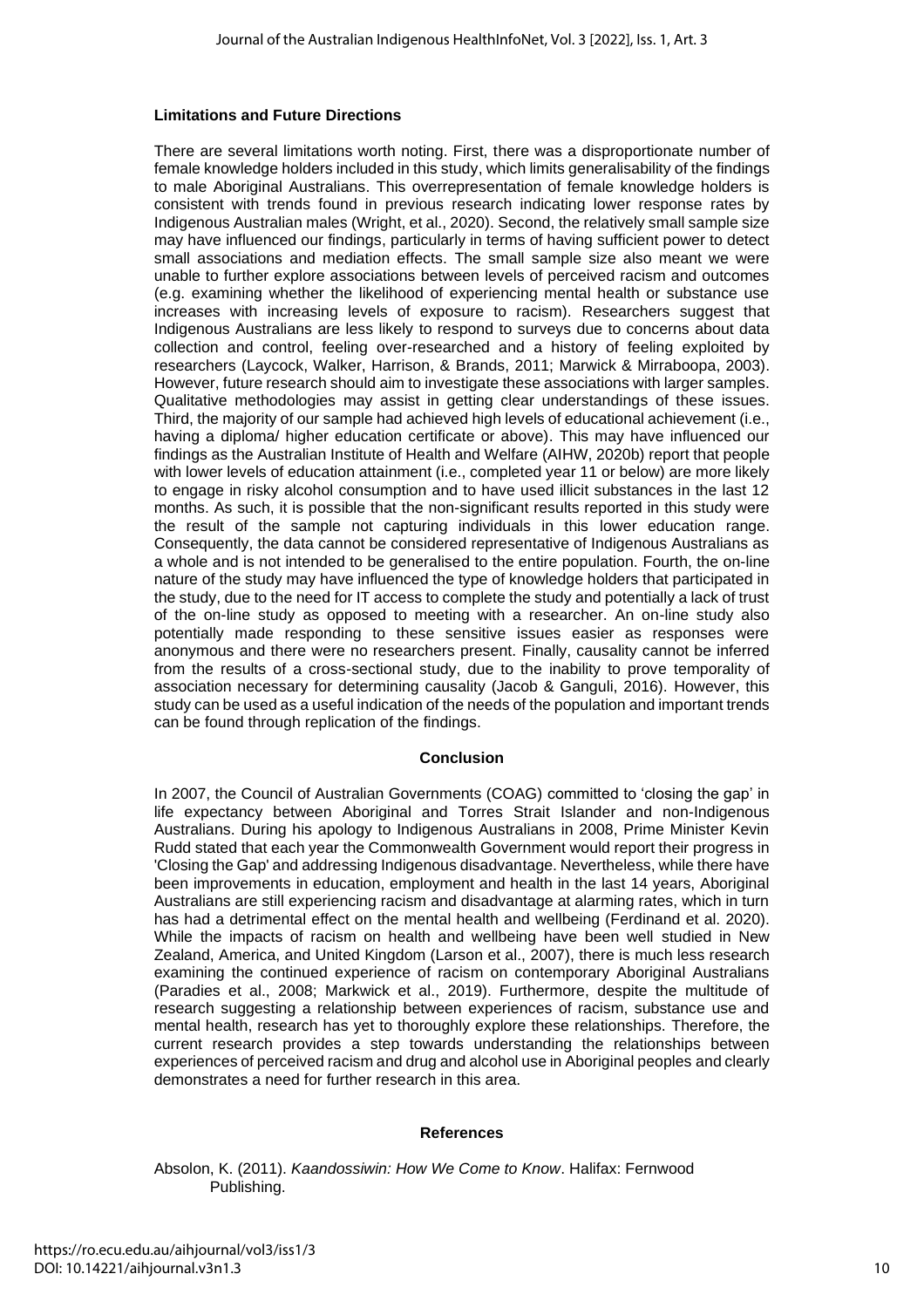- Atkins R. (2014). Instruments measuring perceived racism/racial discrimination: review and critique of factor analytic techniques. *International journal of health services: planning, administration, evaluation, 44*(4), 711–734. <https://doi.org/10.2190/HS.44.4.c>
- Australian Bureau of Statistics (ABS; 2007). *National Survey of Mental Health and Wellbeing: Summary of Results.* Canberra: ABS. Retrieved from: [https://www.abs.gov.au/methodologies/national-survey-mental-health-and](https://www.abs.gov.au/methodologies/national-survey-mental-health-and-wellbeing-summary-results-methodology/2007)[wellbeing-summary-results-methodology/2007](https://www.abs.gov.au/methodologies/national-survey-mental-health-and-wellbeing-summary-results-methodology/2007)
- Australian Bureau of Statistics (ABS; 2019). *National Aboriginal and Torres Strait Islander Health Survey, 2018-19.* ABS cat. no. 4715.0. Canberra: ABS.

Australian Institute of Health and Welfare (AIHW, 2018). *Impact of alcohol and illicit drug use on the burden of disease and injury in Australia: Australian Burden of Disease Study 2011.* Australian Burden of Disease Study series no. 17. Cat. no. BOD 19. Canberra: AIHW. Retrieved from [https://www.aihw.gov.au/getmedia/34569d3a-e8f6-4c20-aa6d](https://www.aihw.gov.au/getmedia/34569d3a-e8f6-4c20-aa6d-e1554401ff24/aihw-bod-19.pdf.aspx?inline=true)[e1554401ff24/aihw-bod-19.pdf.aspx?inline=true](https://www.aihw.gov.au/getmedia/34569d3a-e8f6-4c20-aa6d-e1554401ff24/aihw-bod-19.pdf.aspx?inline=true)

- Australian Institute of Health and Welfare (AIHW, 2020a). *Aboriginal and Torres Strait Islander Health Performance Framework 2020 summary report.* Cat. no. IHPF 2. Canberra: AIHW.
- Australian Institute of Health and Welfare (AIHW, 2020b). *National Drug Strategy Household Survey 2019.* Drug statistics series no. 32. Cat. no. PHE 270. Canberra: AIHW.
- Australian Institute of Health and Welfare (AIHW, 2021). Alcohol, tobacco & other drugs in Australia. Retrieved from [https://www.aihw.gov.au/reports/alcohol/alcohol](https://www.aihw.gov.au/reports/alcohol/alcohol-tobacco-other-drugs-australia)[tobacco-other-drugs-australia](https://www.aihw.gov.au/reports/alcohol/alcohol-tobacco-other-drugs-australia)
- Babor, T.F., Higgins-Biddle, J.C., Saunders, J.B., & Monteiro, M.G. (2001). AUDIT: The Alcohol Use Disorders Identification Test: guidelines for use in primary care, second edition.
- Clark, R. (2004). Significance of Perceived Racism: Toward Understanding Ethnic Group Disparities in Health, the Later Years. In Anderson NB, Bulatao RA, Cohen B, editors. *Critical Perspectives on Racial and Ethnic Differences in Health in Late Life*. Washington (DC): National Academies Press (US).
- Ferdinand, A.S., Paradies, Y. and Kelaher, M.A. (2017). Enhancing the use of research in health-promoting, anti-racism policy. Health research policy and systems, 15 (1), 1 – 10. Doi: 10.1186/s12961-017-0223-7
- Gray, D., Cartwright, K., Stearne, A., Saggers, S., Wilkes, E., and Wilson, M. (2018). Review of the harmful use of alcohol among Aboriginal and Torres Strait Islander people. *Australian Indigenous Health Bulletin 18* (1), 1 – 42. Retrieved from [https://aodknowledgecentre.ecu.edu.au/healthinfonet/getContent.php?linkid=590](https://aodknowledgecentre.ecu.edu.au/healthinfonet/getContent.php?linkid=590984) [984](https://aodknowledgecentre.ecu.edu.au/healthinfonet/getContent.php?linkid=590984)
- Jacob, M. E., & Ganguli, M. (2016). Epidemiology for the clinical neurologist. *Handbook of clinical neurology*, *138*, 3-16. [https://doi.org/10.1016/B978-0-12-802973-](https://doi.org/10.1016/B978-0-12-802973-2.00001-X) [2.00001-X](https://doi.org/10.1016/B978-0-12-802973-2.00001-X)
- Kelaher, M.A., Ferdinand, A.S. and Paradies, Y. (2014). Experiencing racism in health care: the mental health impacts for Victorian Aboriginal communities. *The Medical Journal of Australia, 201* (1), 44 – 47. DOI: 10.5694/mja13.10503
- Kickett-Tucker, C.S. (2012). *IRISE Racial Identity and Self-esteem for Aboriginal Adults (IRISE\_ A)*. Perth: Pindi Centre for Research Excellence in Aboriginal Wellbeing. Retrieved from [https://www.beyondblue.org.au/docs/default-source/research-](https://www.beyondblue.org.au/docs/default-source/research-project-files/maambart-maam-for-maali-moort-wellbeing-pilot-program-final-report.pdf?sfvrsn=9a6a45ea_2)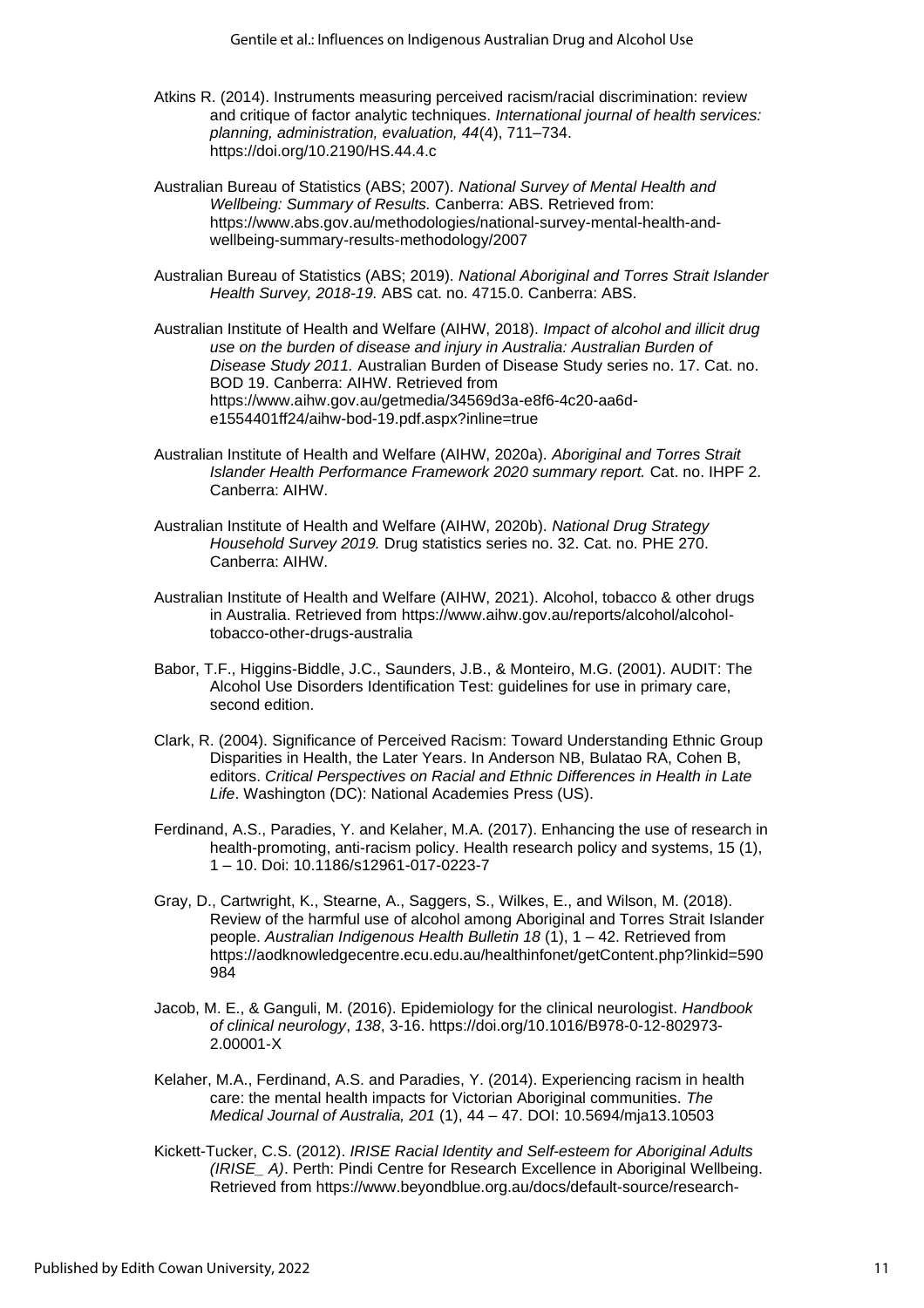[project-files/maambart-maam-for-maali-moort-wellbeing-pilot-program-final](https://www.beyondblue.org.au/docs/default-source/research-project-files/maambart-maam-for-maali-moort-wellbeing-pilot-program-final-report.pdf?sfvrsn=9a6a45ea_2)[report.pdf?sfvrsn=9a6a45ea\\_2](https://www.beyondblue.org.au/docs/default-source/research-project-files/maambart-maam-for-maali-moort-wellbeing-pilot-program-final-report.pdf?sfvrsn=9a6a45ea_2)

- Kovach, M. (2009). *Indigenous Methodologies: Characteristics, Conversations, and Contexts*. Toronto: University of Toronto Press.
- Larson, A., Gillies, M., Howard, P. J., & Coffin, J. (2007). *It's enough to make you sick: the impact of racism on the health of Aboriginal Australians. Australian and New Zealand journal of public health, 31* (4), 322 – 329.
- Laycock, A., Walker, D., Harrison, N., & Brands, J. (2011). *Researching indigenous health: a practical guide for researchers.* Melbourne: Lowitja Institute.
- Martin, K., & Mirraboopa, B. (2003). Ways of knowing, being and doing: a theoretical framework and methods for Indigenous and Indigenist re-search. *Journal of Australian Studies, 27* (76), 203 – 214.
- Marwick, A., Ansari, Z., Clinch, D, and McNeil, J. (2019). Perceived racism may partially explain the gap in health between Aboriginal and non-Aboriginal Victorians: A cross-sectional population-based study. *SSM – Population Health, 7* (1). <https://doi.org/10.1016/j.ssmph.2018.10.010>
- McCabe, C. J., Hipwell, A. E., Keenan, K., Stepp, S. D., Chung, T., and King, K. M. (2021). Substance Use and Sexual-Minority Status: Examining the Mediating Roles of Stress and Emotion Dysregulation in Young Adult Women. *Clinical Psychological Science.* <https://doi.org/10.1177/2167702621999359>
- Murrup-Stewart, C., Whyman, T., Jobson, L. and Adams, K. (2020). Understanding Culture: The Voices of Urban Aboriginal Young People. Journal of Youth Studies, 1-18.<https://doi.org.10.1080/13676261.2020.1828844>
- Paradies, Y. (2006). A systematic review of empirical research on self-reported racism and health. *International journal of epidemiology, 35(*4), 888-901.
- Paradies, Y. (2018). Racism and indigenous health. In *Oxford Research Encyclopedia of Global Public Health*.
- Paradies, Y. (2020). Racism. In *Social determinants of Indigenous health* (pp. 65-86). Routledge.
- Paradies, Y. and Cunningham, J. (2008). Development and validation of the Measure of Indigenous Racism Experiences (MIRE). *International Journal for Equity in Health, 7* (9).
- Paradies, Y., & Cunningham, J. (2009). Experiences of racism among urban Indigenous Australians: Findings from the DRUID study. *Ethnic and racial studies, 32*(3), 548-573.
- Paradies, Y., Ben, J., Denson, N., Elias, A., Priest, N., Pieterse, A., Gupta, A., Kelaher, M., and Gee, G. (2015). Racism as a Determinant of Health: A Systematic Review and Meta-Analysis. *PloS one*, *10* (9), e0138511. <https://doi.org/10.1371/journal.pone.0138511>
- Paradies, Y., Harris, R. and Anderson, I. (2008) *The Impact of Racism on Indigenous Health in Australia and Aotearoa: Towards a Research Agenda*. Discussion Paper No. 4, Cooperative Research Centre for Aboriginal Health, Darwin.
- Pedersen, A., Dudgeon, P., Watt, S., & Griffiths, B. (2006). Attitudes toward Indigenous Australians: The issue of "special treatment." *Australian Psychologist, 41*(2), 85– 94.<https://doi.org/10.1080/00050060600585502>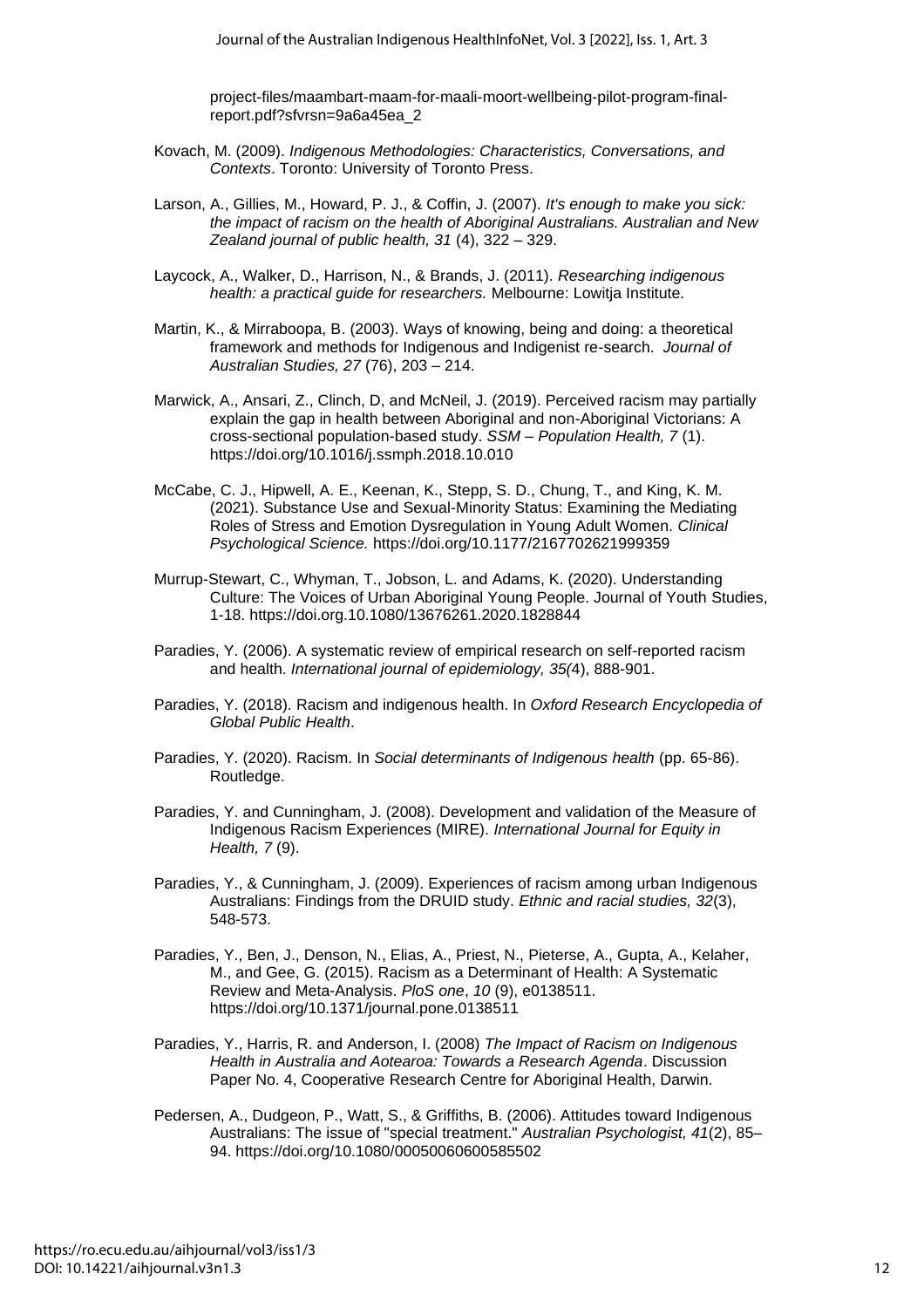- Priest, N., Paradies, Y., Stewart, P. et al. (2011). Racism and health among urban Aboriginal young people. *BMC Public Health 11* (568). <https://doi.org/10.1186/1471-2458-11-568>
- Purdie, N., Dudgeon, P., & Walker, R. (2010). Working Together: Aboriginal and Torres Strait Islander Mental Health and Wellbeing Principles and Practice (First Edition). Australian Government Department of Health and Ageing. [https://research.acer.edu.au/indigenous\\_education/24](https://research.acer.edu.au/indigenous_education/24)
- Richard, J., Grande-Gosende, A., Fletcher, É. et al. (2020). Externalizing Problems and Mental Health Symptoms Mediate the Relationship Between Bullying Victimization and Addictive Behaviours. *International Journal of Mental Health and Addiction 18* (1), 1081–1096.<https://doi.org/10.1007/s11469-019-00112-2>
- Saunders, J., & Wutzke, S. (1998). *WHO Phase III Collaborative Study on Implementing and Supporting Intervention Strategies in Primary Health Care. Report on Strand 1: General Practitioners' Current Practices and Perceptions of Preventive Medicine and Intervention for Hazardous Alcohol Use.* Copenhagen, Denmark: WHO Regional Office for Europe, Alcohol. Drugs & Tobacco Programme.
- Sawyer, P. J., Major, B., Casad, B. J., Townsend, S. S., and Mendes, W. B. (2012). Discrimination and the stress response: psychological and physiological consequences of anticipating prejudice in interethnic interactions. *American Journal of Public Health*, *102* (5), 1020 – 1026. <https://doi.org/10.2105/AJPH.2011.300620>
- Schlesinger, C., Ober, C., McCarthy, M., Watson, J. and Seinen, A. (2007). The development and validation of the Indigenous Risk Impact Screen (IRIS): a 13 item screening instrument for alcohol and drug and mental health risk. *Drug and Alcohol Review, 26* (1), 109 – 117.
- Skinner, H. (1982). The Drug Abuse Screening Test (DAST). *Addictive Behaviour, 7* (4), 363 – 371.
- Steering Committee for the Review of Government Service Provision Productivity Commission. (2003). Overcoming Indigenous Disadvantage: Key Indicators 2003. *Australian Indigenous Law Reporter*, *8*(3), 97-104.
- Tiet, Q.Q., Leyva, Y.E., Moos, R.H., and Smith, B. (2017). Diagnostic accuracy of a twoitem Drug Abuse Screening Test (DAST-2). Addict Behaviour, *74* (1), 112 – 117. <https://doi.org.10.1016/j.addbeh.2017.06.008>
- Williams, D.R. (2018). Stress and the Mental Health of Populations of Colour: Advancing Our Understanding of Race-related Stressors. *Journal of Health and Social Behaviour*, *59* (4), 466 – 485.<https://doi.org/10.1177/0022146518814251>
- Wright, A., Thurber, K.A., Yap, M. *et al.* (2020). Who responds? An examination of response rates to a national postal survey of Aboriginal and Torres Strait Islander adults, 2018 – 2019. *BMC Medical Research and Methodology, 20* (149). <https://doi.org/10.1186/s12874-020-00970-8>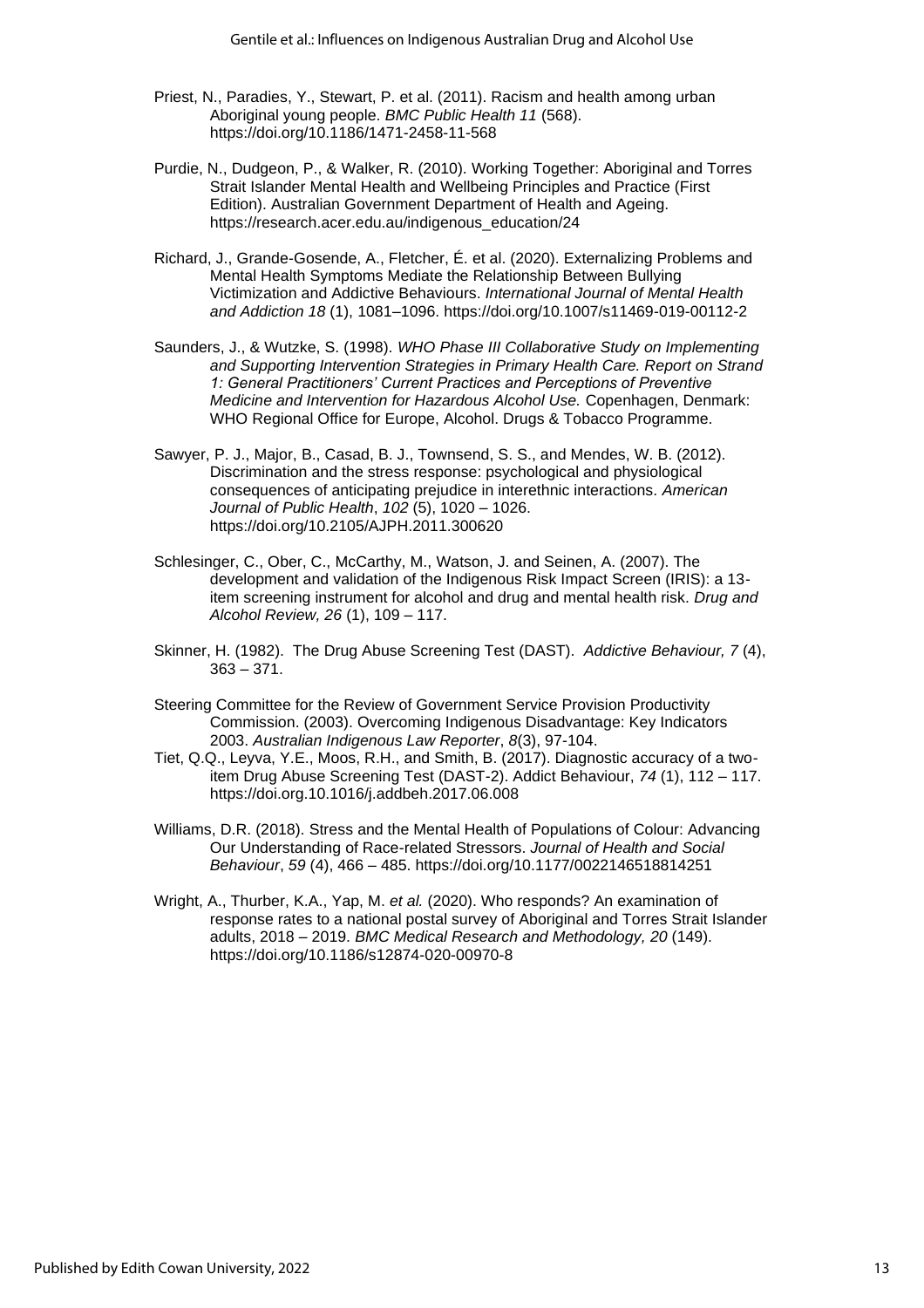## **Table 1**

|  |  |  | Mean, standard deviation, range and cut-off scores for AUDIT, IRIS and MIRE |
|--|--|--|-----------------------------------------------------------------------------|
|--|--|--|-----------------------------------------------------------------------------|

| Variable                            |                             | Mean  | <b>SD</b> | Range         | Cut-off |
|-------------------------------------|-----------------------------|-------|-----------|---------------|---------|
| <b>AUDIT</b>                        |                             | 7.70  | 7.77      | $0 - 34$      | $8*$    |
| <b>IRIS</b>                         |                             |       |           |               |         |
|                                     | Alcohol and Other Drug Use  | 10.09 | 4.30      | $7 - 24$      | 10      |
| Poor Mental Health and<br>Wellbeing |                             | 12.59 | 2.85      | $7 - 18$      | 11      |
| <b>MIRE</b>                         |                             |       |           |               |         |
|                                     | <b>Total Score</b>          | 91.82 | 10.67     | $68 - 116$    | n/a     |
|                                     | <b>Interpersonal Racism</b> | 2.71  | 0.93      | $1 - 5$       | n/a     |
|                                     | <b>Internalised Racism</b>  | 3.80  | 0.41      | $2.75 - 4.50$ | n/a     |
|                                     | <b>Systemic Racism</b>      | 1.87  | 0.74      | $1 - 3.67$    | n/a     |
| Responses                           | Maladaptive Cognitive       | 37.17 | 5.73      | $31 - 48$     | n/a     |

*Note.* AUDIT = Alcohol Use Disorders Identification Test. IRIS = Indigenous Risk Impact Screen. MIRE= Measure of Indigenous Racism Experiences. **\*** Scores above 8 represent risky or hazardous level, 16-19 represent high-risk or harmful levels and 20<sup>+</sup> represent high risk with likely dependence.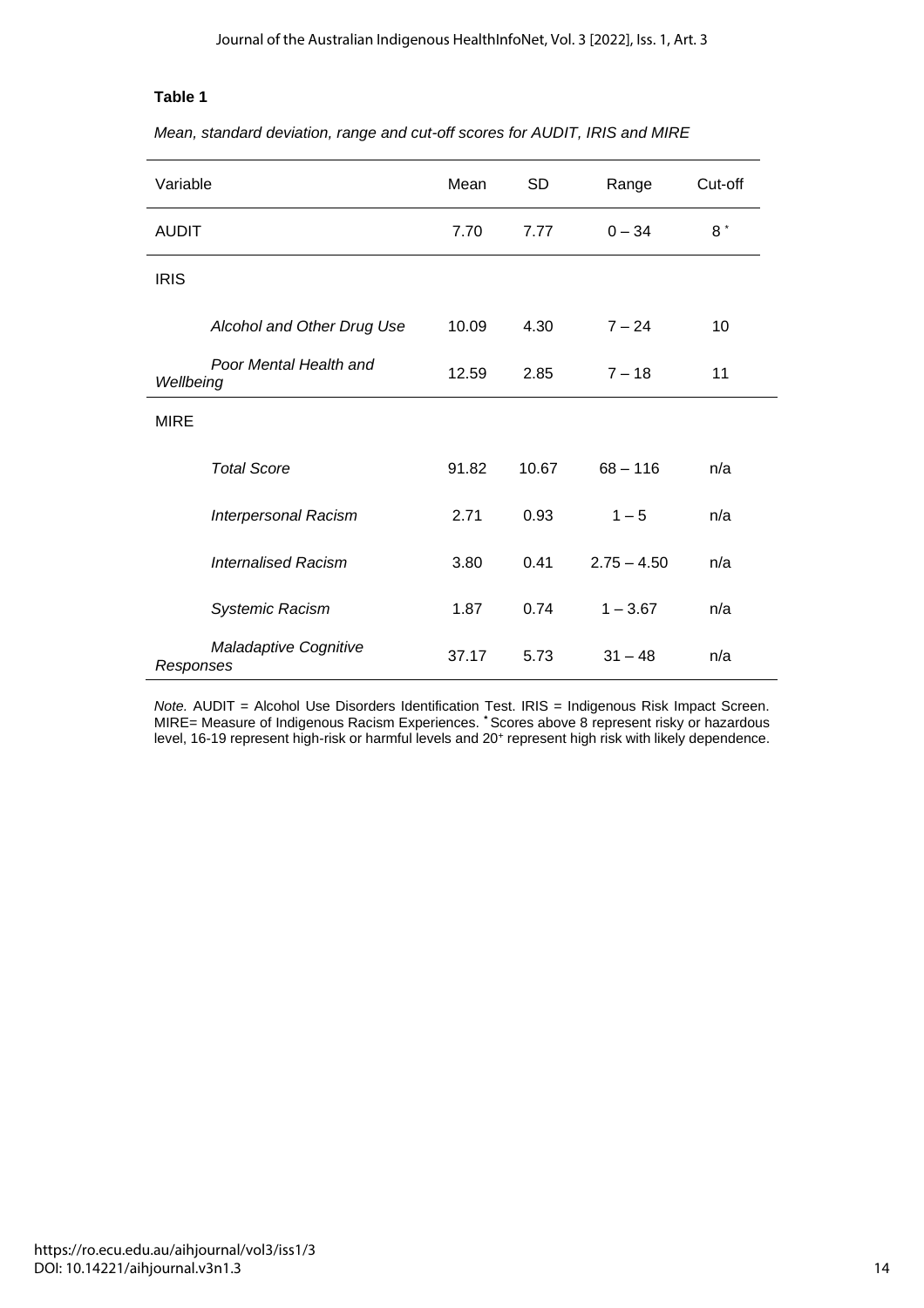## **Table 2**

Prevalence of self-reported racism across nine settings

| How often are you treated unfairly because<br>you are Indigenous in each of the following<br>situations?                   | Never<br>(% ) | Hardly<br>Ever $(\%)$ | Sometimes<br>(% ) | Often<br>$(\% )$ | Very<br>Often<br>$(\%)$ | Total proportion of the sample<br>experiencing high racism <sup>a</sup> |
|----------------------------------------------------------------------------------------------------------------------------|---------------|-----------------------|-------------------|------------------|-------------------------|-------------------------------------------------------------------------|
| At work or on the job                                                                                                      | 34.48         | 20.69                 | 22.41             | 17.24            | 5.17                    | 44.82                                                                   |
| At home, by neighbours, or at somebody's<br>else's house                                                                   | 37.93         | 29.31                 | 22.41             | 6.90             | 1.72                    | 31.03                                                                   |
| At school, university, or other academic setting                                                                           | 27.59         | 15.52                 | 36.21             | 6.90             | 10.34                   | 53.45                                                                   |
| While doing sporting, recreational or leisure<br>activities                                                                | 34.48         | 29.31                 | 18.97             | 6.90             | 5.17                    | 31.04                                                                   |
| By the police, security personnel, lawyers or in<br>a court of law                                                         | 31.03         | 13.79                 | 12.07             | 13.79            | 10.34                   | 36.20                                                                   |
| By doctors, nurses or other staff at hospitals or<br>doctor's surgeries                                                    | 36.21         | 5.17                  | 34.48             | 10.34            | 12.07                   | 56.89                                                                   |
| By staff of government agencies like<br>Centrelink, ATSIC, etc                                                             | 22.41         | 13.79                 | 29.31             | 13.79            | 10.34                   | 53.44                                                                   |
| By staff at restaurants, bars, shops, banks,<br>motels, real estate agents, in taxis or when<br>getting any other services | 48.28         | 20.69                 | 18.97             | 6.90             | 3.45                    | 29.32                                                                   |
| By other people on the street, at shopping<br>centres,<br>sporting events, concerts, nightclubs                            | 36.21         | 22.41                 | 29.31             | 3.45             | 6.90                    | 39.66                                                                   |
| By other Indigenous people                                                                                                 | 32.76         | 25.86                 | 27.59             | 8.62             | 3.45                    | 39.66                                                                   |

Note. Where the total of the rows does not equal 100%, this is due to some knowledge holders having indicated that the question did not apply to them.<sup>8</sup> Following the approach of Paradies and Cunningham (2009) high = total of sometimes, often, and very often.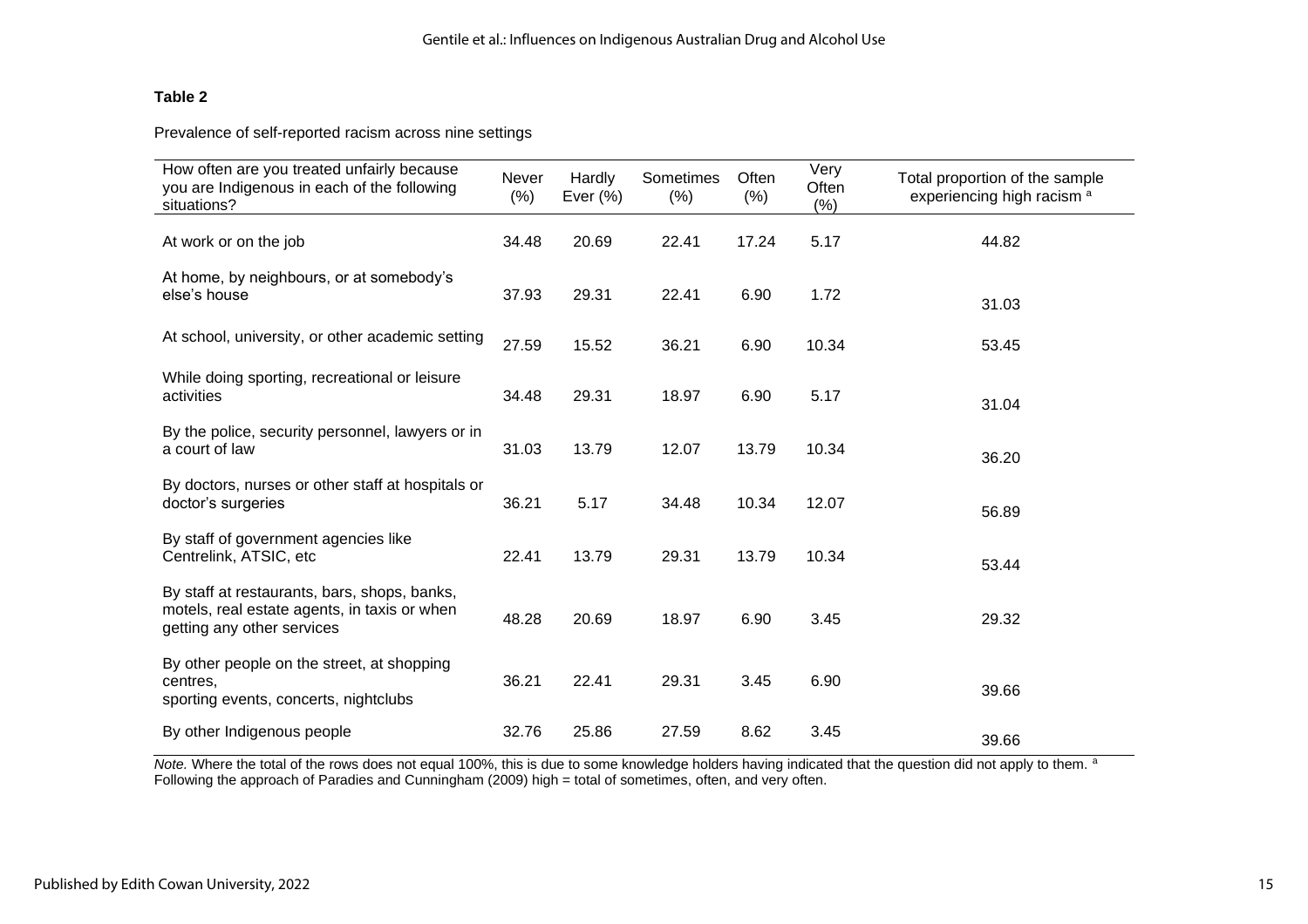#### **Table 3**

*Spearman Rho Correlation analyses [with 95% confidence intervals] of the associations between perceived racism (MIRE), substance use (AUDIT, IRIS, DAST-2) and mental health concerns (IRIS). MIRE, AUDIT, and IRIS (AOD and MH/WB subscales)*

| Measure |                               | 1                                | $\overline{2}$         | 3                                   | 4       | 5 |
|---------|-------------------------------|----------------------------------|------------------------|-------------------------------------|---------|---|
| 1.      | <b>MIRE</b>                   |                                  |                        |                                     |         |   |
| 2.      | <b>AUDIT</b>                  | .13<br>$[-.17 - .42]$            |                        |                                     |         |   |
| 3.      | <b>IRIS AOD</b><br>Subscale   | .10<br>$[-.18-.38]$              | $.65**$<br>$[.45-.83]$ |                                     |         |   |
| 4.      | <b>IRIS MH/WB</b><br>Subscale | $.27*$<br>$[.01-.52]$            | .19<br>$[-.07 - .43]$  | $.40**$<br>$[.15-.60]$              |         |   |
| 5.      | DAST-2                        | .04<br>$[-.23-.29]$ $[-.12-.43]$ | .16                    | $.36**$<br>$[.09-.58]$ $[-.34-.19]$ | $-0.08$ |   |

*Note.*  $^*$  =  $p$  <.05. \*\*  $p$  < .001. AUDIT = Alcohol Use Disorders Identification Test. IRIS = Indigenous Risk Impact Screen. MIRE= Measure of Indigenous Racism Experiences. DAST-2 = Two-Item Drug Abuse Screening Test. MH/WB = Mental Health/Wellbeing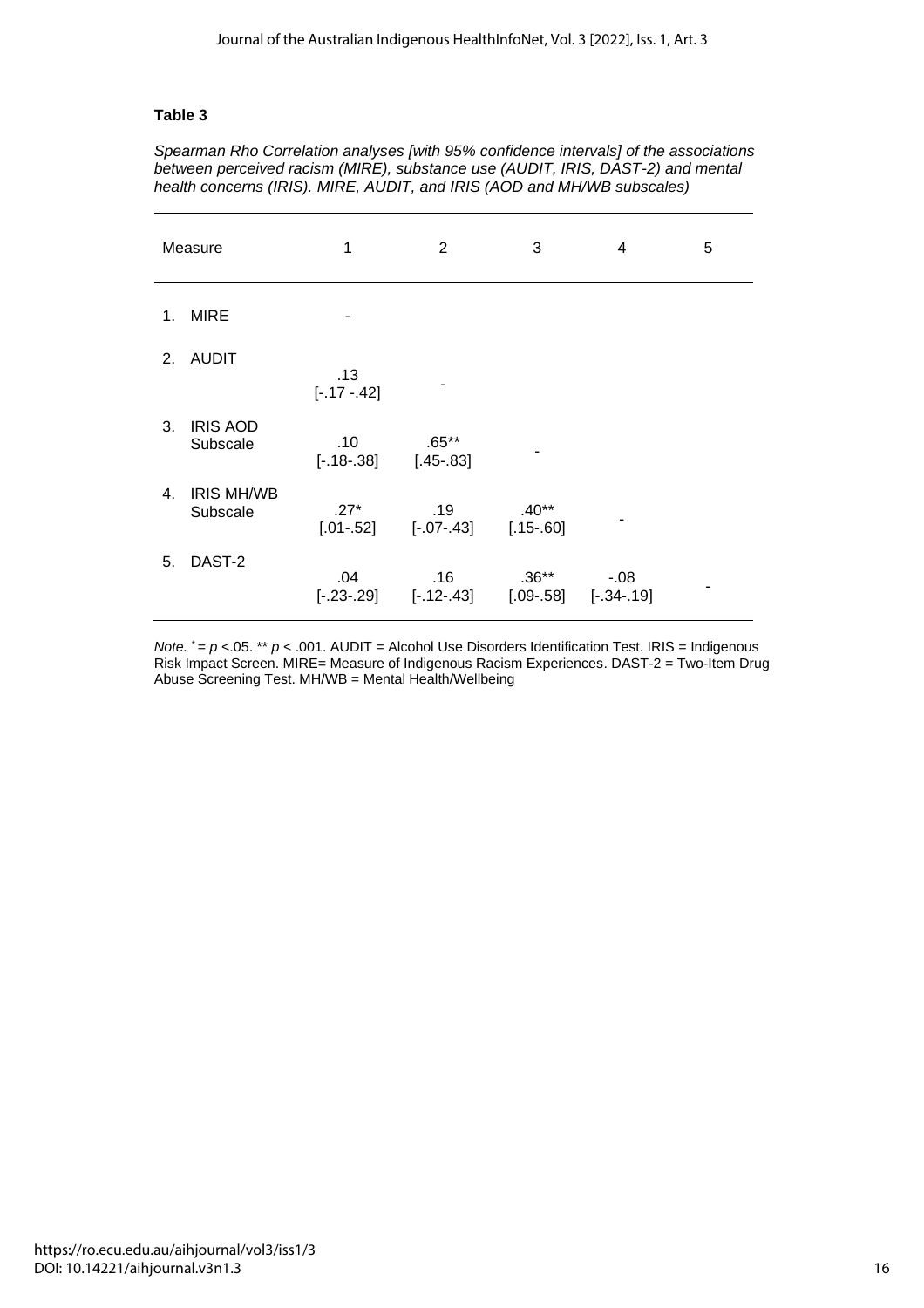## **Figure 1**

*Depiction of the Mediation Model*